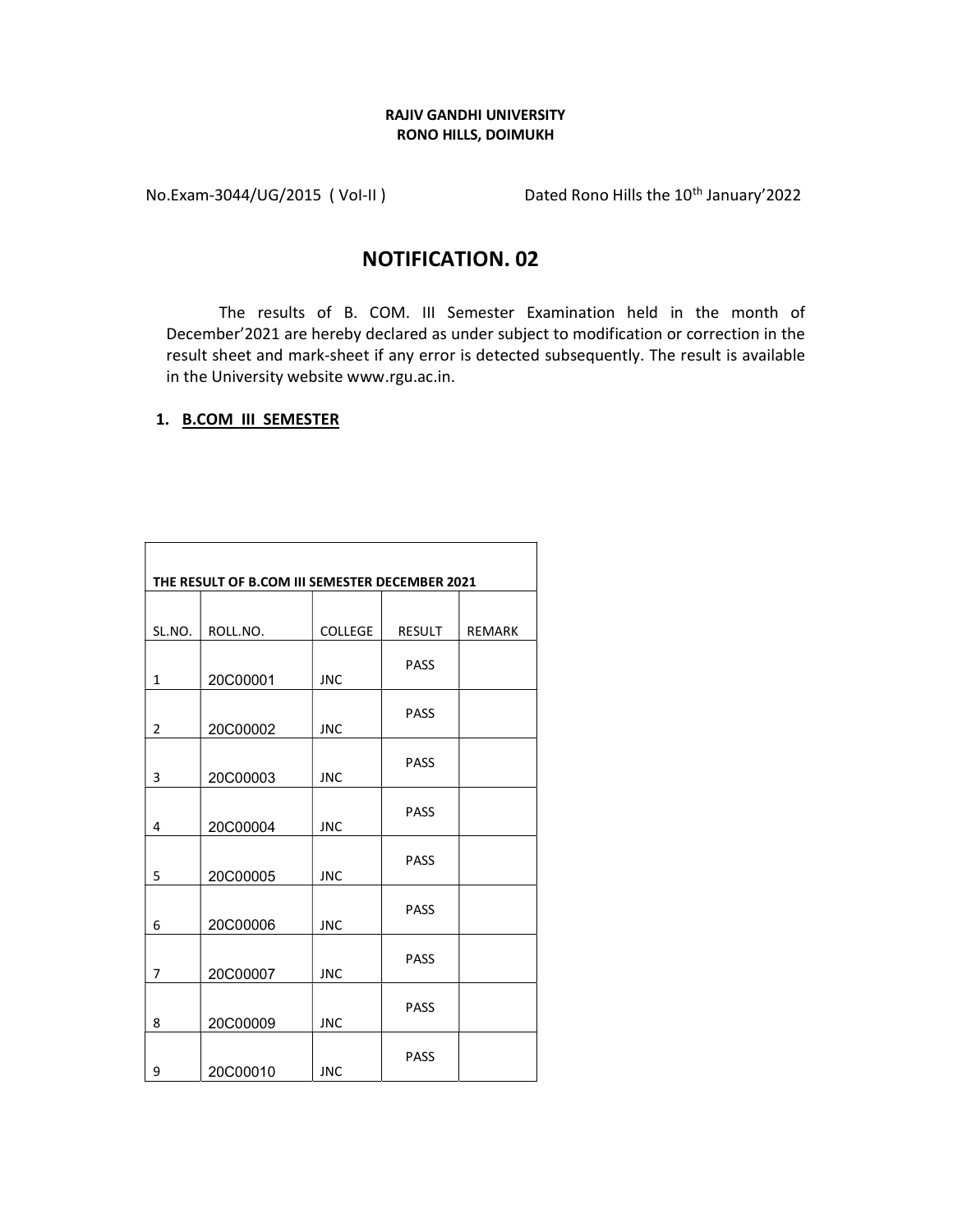| 10 | 20C00011 | <b>JNC</b> | PASS        |  |
|----|----------|------------|-------------|--|
| 11 | 20C00012 | <b>JNC</b> | <b>PASS</b> |  |
|    |          |            |             |  |
| 12 | 20C00013 | <b>JNC</b> | <b>PASS</b> |  |
| 13 | 20C00014 | <b>JNC</b> | <b>PASS</b> |  |
| 14 | 20C00015 | <b>JNC</b> | <b>PASS</b> |  |
| 15 | 20C00016 | <b>JNC</b> | <b>PASS</b> |  |
|    |          |            | <b>PASS</b> |  |
| 16 | 20C00017 | <b>JNC</b> |             |  |
| 17 | 20C00018 | <b>JNC</b> | PASS        |  |
| 18 | 20C00019 | <b>JNC</b> | <b>PASS</b> |  |
| 19 | 20C00020 | <b>JNC</b> | <b>PASS</b> |  |
|    |          |            | <b>PASS</b> |  |
| 20 | 20C00021 | <b>JNC</b> |             |  |
| 22 | 20C00023 | <b>JNC</b> | <b>PASS</b> |  |
| 24 | 20C00026 | <b>JNC</b> | <b>PASS</b> |  |
| 25 | 20C00027 | <b>JNC</b> | <b>PASS</b> |  |
| 26 | 20C00028 | <b>JNC</b> | PASS        |  |
| 27 | 20C00029 | <b>JNC</b> | PASS        |  |
| 28 | 20C00030 | <b>JNC</b> | PASS        |  |
|    |          |            | PASS        |  |
| 29 | 20C00031 | <b>JNC</b> |             |  |
| 30 | 20C00032 | <b>JNC</b> | PASS        |  |
| 31 | 20C00033 | JNC        | PASS        |  |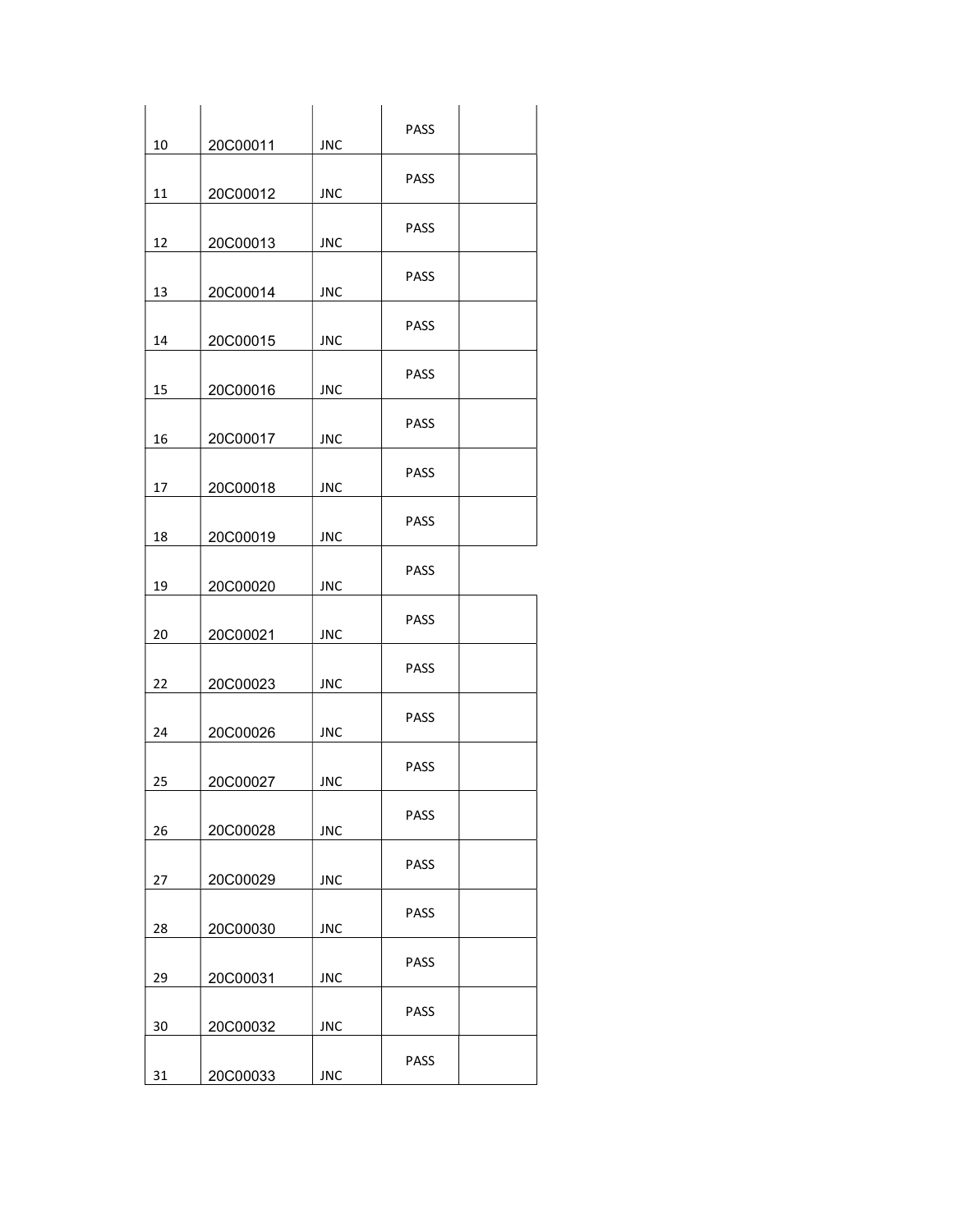| 32 | 20C00034 | <b>JNC</b> | <b>PASS</b> |  |
|----|----------|------------|-------------|--|
| 33 | 20C00035 | <b>JNC</b> | <b>PASS</b> |  |
| 34 | 20C00036 | JNC        | <b>PASS</b> |  |
| 35 | 20C00037 | JNC        | <b>PASS</b> |  |
| 36 | 20C00038 | <b>JNC</b> | <b>PASS</b> |  |
| 37 | 20C00039 | JNC        | <b>PASS</b> |  |
| 38 | 20C00040 | JNC        | <b>PASS</b> |  |
| 39 | 20C00041 | <b>JNC</b> | <b>PASS</b> |  |
| 40 | 20C00042 | <b>JNC</b> | <b>PASS</b> |  |
| 41 | 20C00043 | <b>JNC</b> | <b>PASS</b> |  |
| 42 | 20C00044 | JNC        | <b>PASS</b> |  |
| 43 | 20C00045 | JNC        | PASS        |  |
| 44 | 20C00046 | <b>JNC</b> | <b>PASS</b> |  |
| 45 | 20C00047 | <b>JNC</b> | <b>PASS</b> |  |
| 46 | 20C00048 | <b>JNC</b> | <b>PASS</b> |  |
| 47 | 20C00049 | <b>JNC</b> | <b>PASS</b> |  |
| 48 | 20C00050 | <b>JNC</b> | <b>PASS</b> |  |
| 49 | 20C00051 | <b>JNC</b> | <b>PASS</b> |  |
| 50 | 20C00052 | <b>JNC</b> | PASS        |  |
| 51 | 20C00053 | <b>JNC</b> | PASS        |  |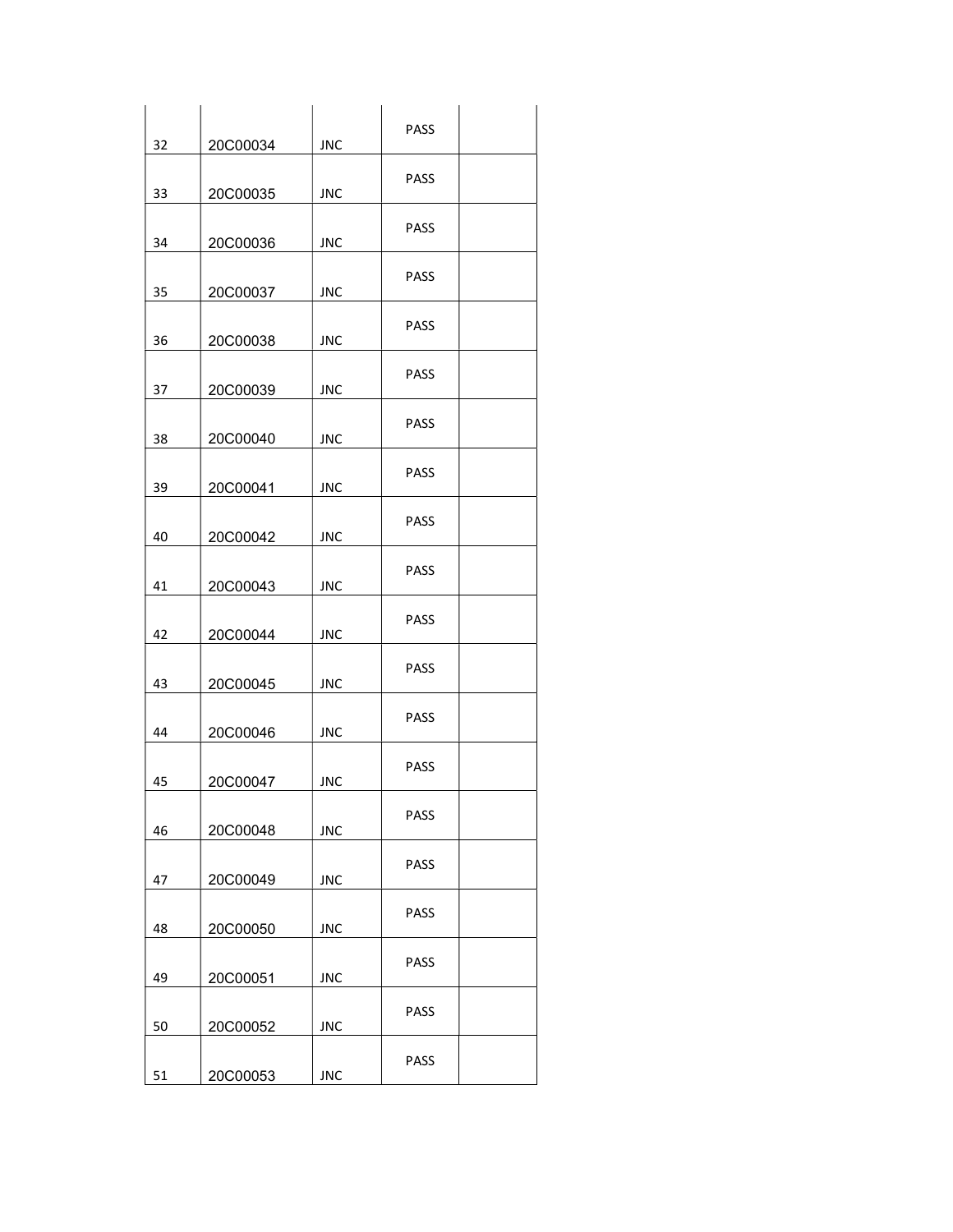| 52 | 20C00054 | JNC        | <b>PASS</b> |  |
|----|----------|------------|-------------|--|
| 53 | 20C00055 | <b>JNC</b> | <b>PASS</b> |  |
| 54 | 20C00056 | JNC        | <b>PASS</b> |  |
| 55 | 20C00057 | JNC        | <b>PASS</b> |  |
| 56 | 20C00058 | <b>JNC</b> | <b>PASS</b> |  |
| 57 | 20C00059 | JNC        | <b>PASS</b> |  |
| 58 | 20C00060 | JNC        | <b>PASS</b> |  |
| 59 | 20C00061 | <b>JNC</b> | <b>PASS</b> |  |
| 60 | 20C00062 | <b>JNC</b> | PASS        |  |
| 61 | 20C00064 | <b>JNC</b> | <b>PASS</b> |  |
| 62 | 20C00065 | JNC        | <b>PASS</b> |  |
| 64 | 20C00067 | <b>JNC</b> | PASS        |  |
| 65 | 20C00068 | <b>JNC</b> | <b>PASS</b> |  |
| 66 | 20C00069 | <b>JNC</b> | <b>PASS</b> |  |
| 67 | 20C00070 | <b>JNC</b> | <b>PASS</b> |  |
| 68 | 20C00071 | <b>JNC</b> | <b>PASS</b> |  |
| 69 | 20C00072 | <b>JNC</b> | <b>PASS</b> |  |
| 70 | 20C00073 | <b>JNC</b> | <b>PASS</b> |  |
| 71 | 20C00074 | <b>JNC</b> | <b>PASS</b> |  |
| 72 | 20C00075 | <b>JNC</b> | PASS        |  |
|    |          |            |             |  |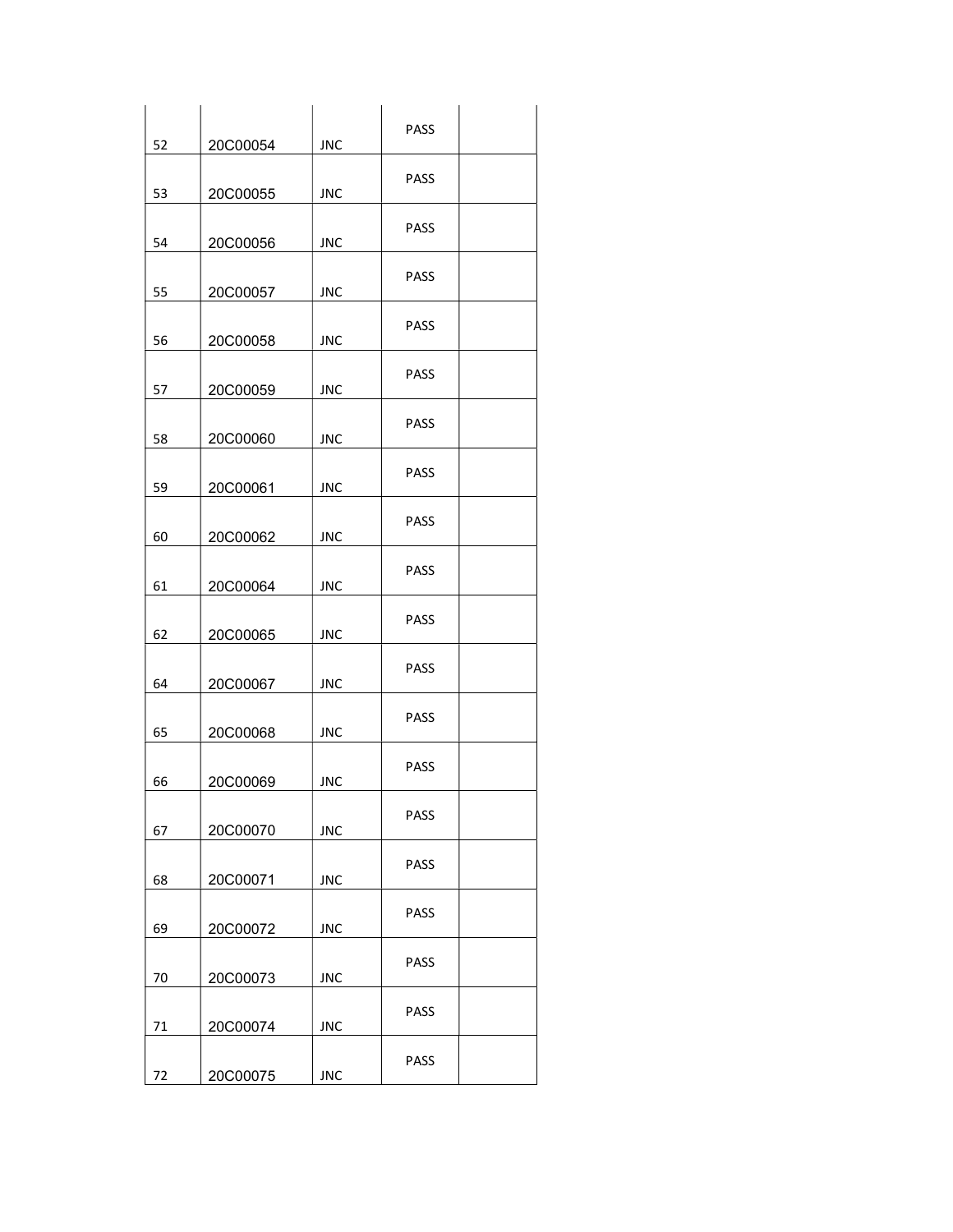| 73 | 20C00076 | <b>JNC</b> | PASS        |  |
|----|----------|------------|-------------|--|
| 74 | 20C00077 | <b>JNC</b> | PASS        |  |
|    |          |            | PASS        |  |
| 75 | 20C00078 | <b>JNC</b> | PASS        |  |
| 76 | 20C00079 | <b>JNC</b> | <b>PASS</b> |  |
| 77 | 20C00080 | <b>JNC</b> | <b>PASS</b> |  |
| 78 | 20C00081 | <b>JNC</b> |             |  |
| 79 | 20C00082 | <b>JNC</b> | PASS        |  |
| 80 | 20C00083 | <b>JNC</b> | PASS        |  |
| 81 | 20C00084 | <b>JNC</b> | <b>PASS</b> |  |
| 82 | 20C00085 | <b>JNC</b> | PASS        |  |
| 83 | 20C00086 | <b>JNC</b> | PASS        |  |
| 84 | 20C00088 | <b>JNC</b> | <b>PASS</b> |  |
| 85 | 20C00089 | <b>JNC</b> | <b>PASS</b> |  |
| 86 | 20C00090 | <b>JNC</b> | PASS        |  |
| 87 | 20C00091 | <b>JNC</b> | PASS        |  |
|    |          |            | PASS        |  |
| 88 | 20C00092 | <b>JNC</b> | PASS        |  |
| 89 | 20C00093 | <b>JNC</b> | <b>PASS</b> |  |
| 90 | 20C00094 | <b>JNC</b> | PASS        |  |
| 91 | 20C00095 | <b>JNC</b> |             |  |
| 92 | 20C00096 | <b>JNC</b> | <b>PASS</b> |  |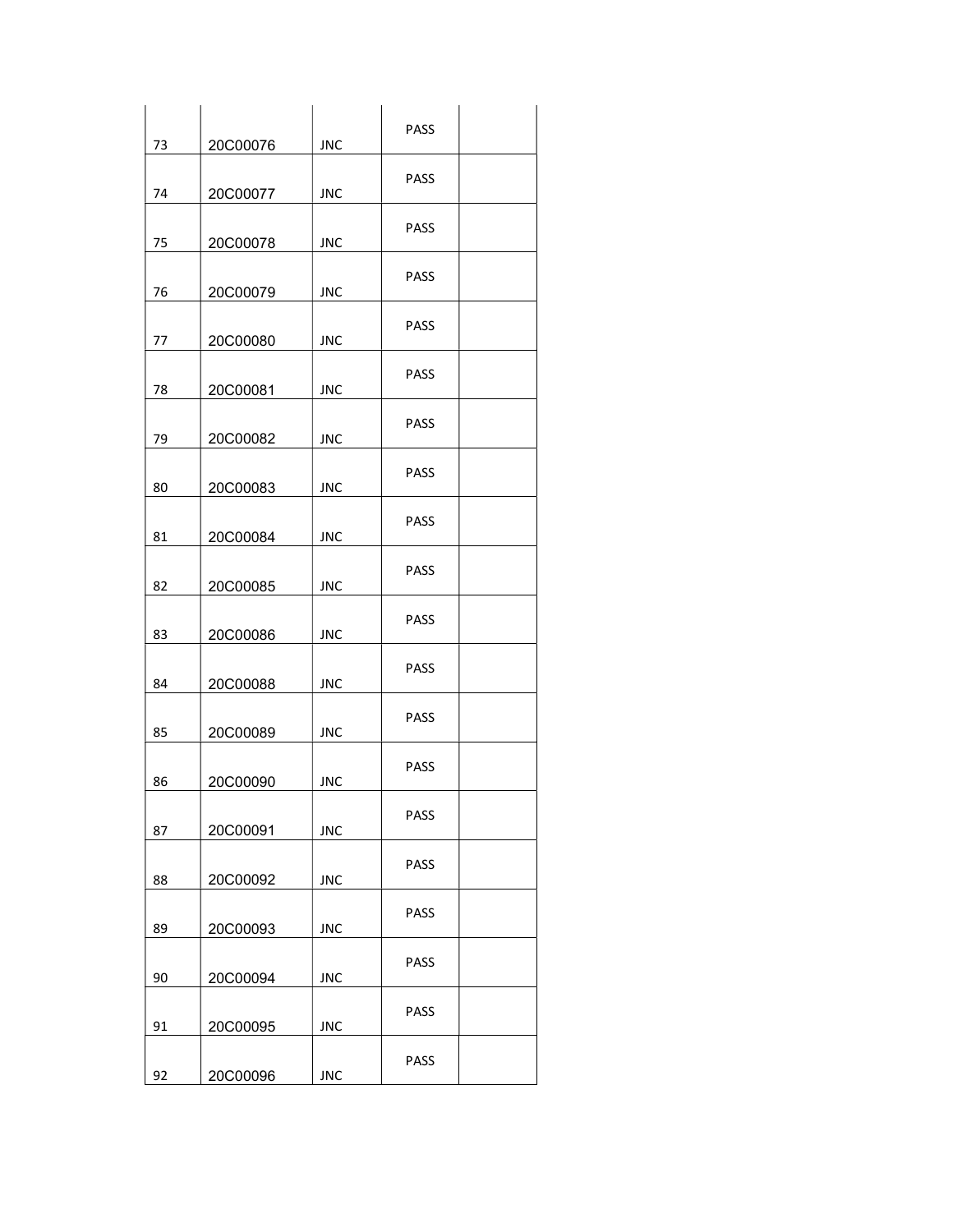| 93  | 20C00097 | <b>JNC</b> | PASS        |  |
|-----|----------|------------|-------------|--|
| 94  | 20C00098 | <b>JNC</b> | PASS        |  |
| 95  | 20C00099 | <b>JNC</b> | PASS        |  |
| 96  | 20C00100 | <b>JNC</b> | PASS        |  |
| 97  | 20C00101 | <b>JNC</b> | <b>PASS</b> |  |
| 98  | 20C00102 | <b>JNC</b> | <b>PASS</b> |  |
| 99  | 20C00103 | <b>JNC</b> | <b>PASS</b> |  |
| 100 | 20C00104 | <b>JNC</b> | PASS        |  |
| 101 | 20C00105 | <b>JNC</b> | <b>PASS</b> |  |
| 102 | 20C00106 | <b>JNC</b> | <b>PASS</b> |  |
| 103 | 20C00107 | <b>JNC</b> | <b>PASS</b> |  |
| 104 | 20C00108 | <b>JNC</b> | PASS        |  |
| 105 | 20C00109 | <b>JNC</b> | <b>PASS</b> |  |
| 106 | 20C00110 | <b>JNC</b> | <b>PASS</b> |  |
| 107 | 20C00111 | <b>JNC</b> | PASS        |  |
| 108 | 20C00112 | <b>JNC</b> | PASS        |  |
| 109 | 20C00113 | <b>JNC</b> | PASS        |  |
| 110 | 20C00114 | <b>JNC</b> | PASS        |  |
| 111 | 20C00115 | <b>JNC</b> | PASS        |  |
| 112 | 20C00116 | <b>JNC</b> | PASS        |  |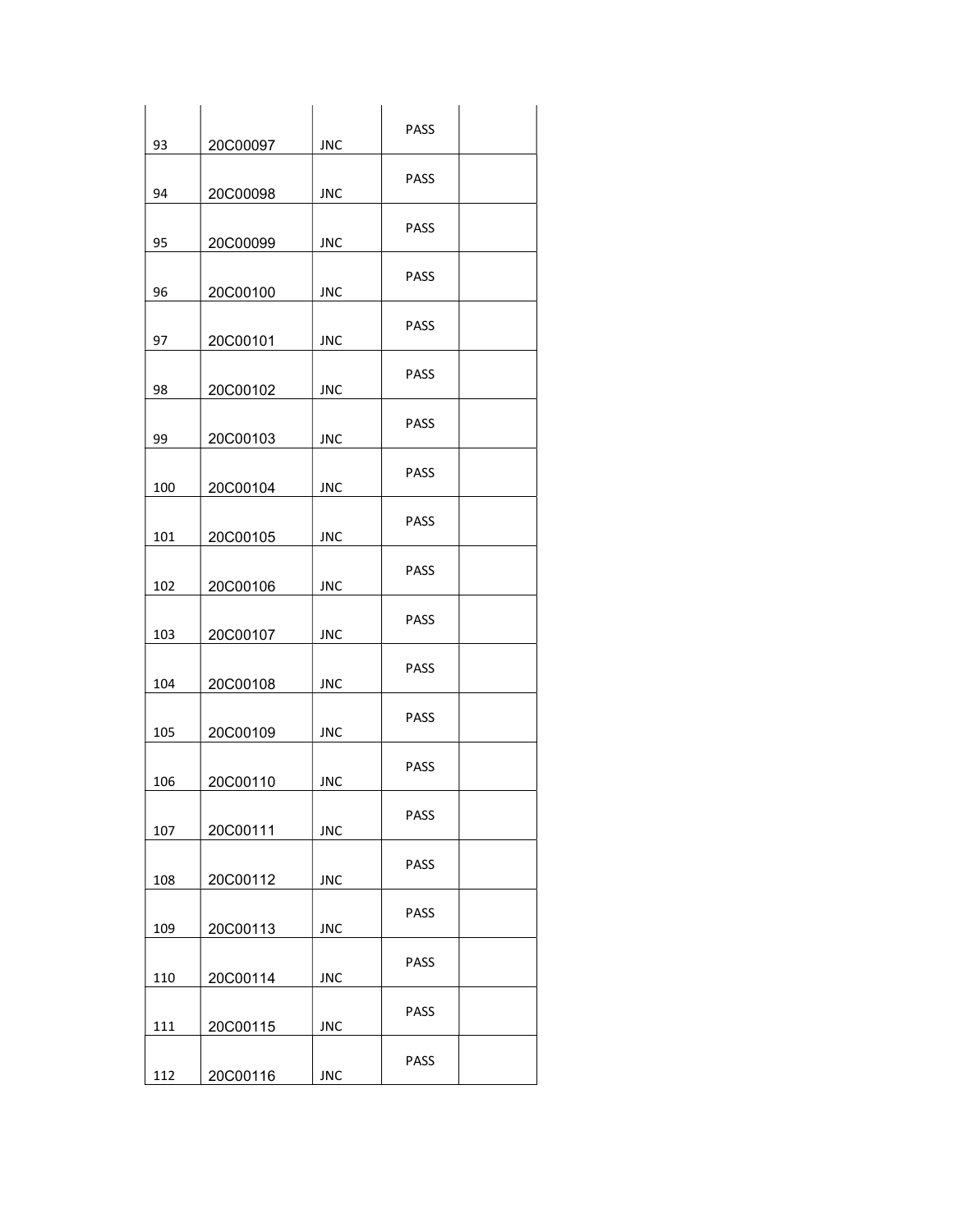| 113            | 20C00117 | <b>JNC</b>            | PASS           |  |
|----------------|----------|-----------------------|----------------|--|
|                |          |                       | <b>PASS</b>    |  |
| 114            | 20C00118 | <b>JNC</b>            |                |  |
| 115            | 20C00119 | <b>JNC</b>            | <b>PASS</b>    |  |
| 116            | 20C00120 | <b>JNC</b>            | <b>PASS</b>    |  |
| 117            | 20C00121 | <b>JNC</b>            | <b>PASS</b>    |  |
| 118            | 20C00122 | <b>JNC</b>            | <b>PASS</b>    |  |
| 119            | 20C00123 | <b>JNC</b>            | <b>PASS</b>    |  |
| 120            | 20C00124 | <b>JNC</b>            | <b>PASS</b>    |  |
| 121            | 19C00021 | <b>JNC</b>            | <b>WITHELD</b> |  |
| $\mathbf{1}$   | 20C06001 | <b>DNGC</b>           | <b>PASS</b>    |  |
| $\overline{2}$ | 20C06002 | <b>DNGC</b>           | <b>PASS</b>    |  |
| 3              | 20C06003 | <b>DNGC</b>           | <b>PASS</b>    |  |
| 4              | 20C06004 | <b>DNGC</b>           | <b>PASS</b>    |  |
| 5              | 20C06006 | <b>DNGC</b>           | <b>PASS</b>    |  |
| 6              | 20C06007 | $\operatorname{DNGC}$ | PASS           |  |
| 8              | 20C06009 | <b>DNGC</b>           | PASS           |  |
| 9              | 20C06010 | <b>DNGC</b>           | PASS           |  |
| $10\,$         | 20C06011 | <b>DNGC</b>           | PASS           |  |
| 11             | 20C06012 | $\operatorname{DNGC}$ | PASS           |  |
| 12             | 20C06013 | $\operatorname{DNGC}$ | PASS           |  |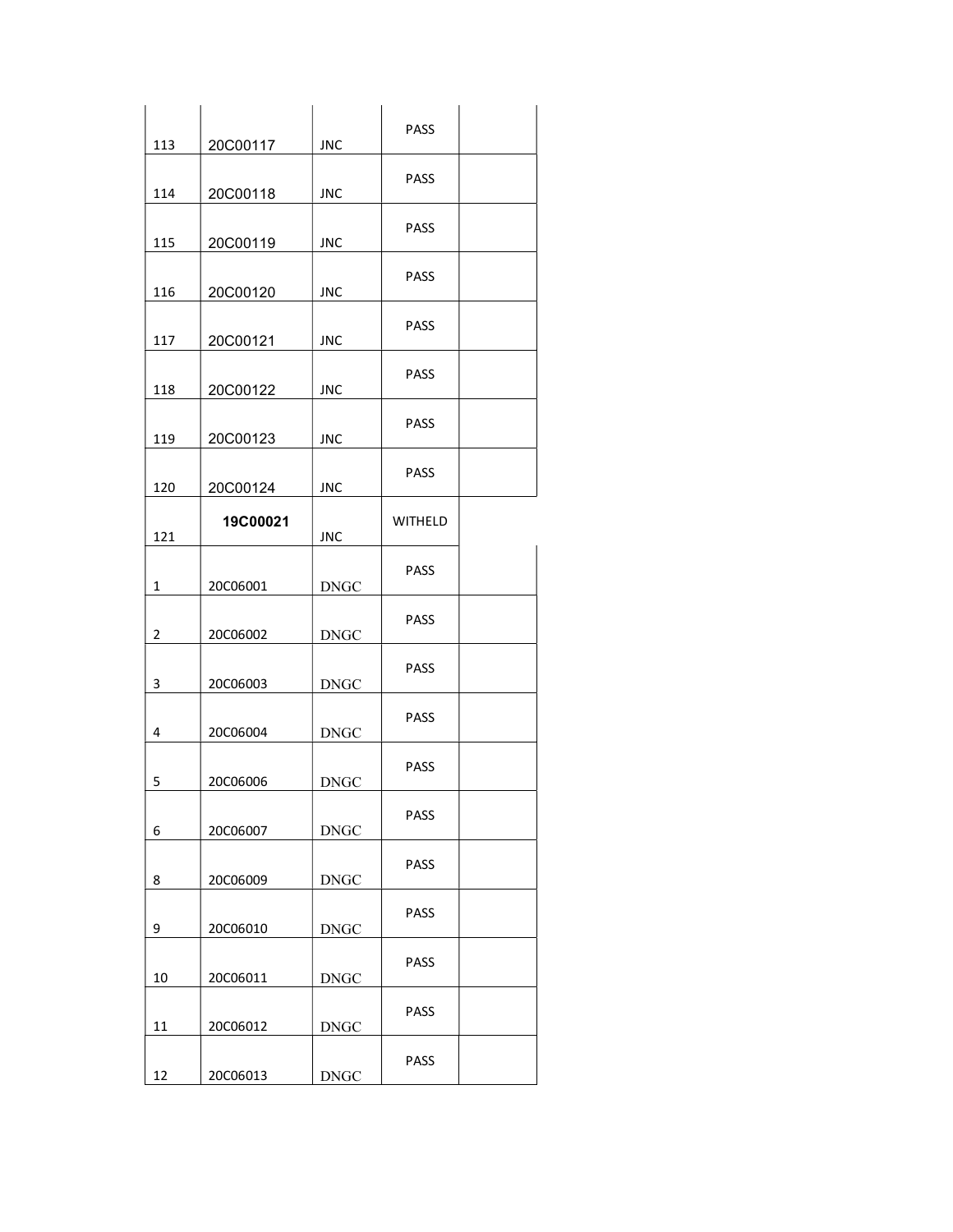| 13 | 20C06014 | <b>DNGC</b> | <b>PASS</b> |  |
|----|----------|-------------|-------------|--|
| 14 | 20C06015 | <b>DNGC</b> | <b>PASS</b> |  |
| 15 | 20C06016 | <b>DNGC</b> | <b>PASS</b> |  |
|    |          |             | <b>PASS</b> |  |
| 16 | 20C06018 | <b>DNGC</b> | <b>PASS</b> |  |
| 17 | 20C06019 | <b>DNGC</b> | PASS        |  |
| 18 | 20C06020 | <b>DNGC</b> | <b>PASS</b> |  |
| 19 | 20C06021 | <b>DNGC</b> | <b>PASS</b> |  |
| 20 | 20C06022 | <b>DNGC</b> | <b>PASS</b> |  |
| 21 | 20C06023 | <b>DNGC</b> | PASS        |  |
| 22 | 20C06024 | <b>DNGC</b> | <b>PASS</b> |  |
| 23 | 20C06025 | <b>DNGC</b> | PASS        |  |
| 24 | 20C06026 | <b>DNGC</b> |             |  |
| 25 | 20C06027 | <b>DNGC</b> | <b>PASS</b> |  |
| 26 | 20C06028 | <b>DNGC</b> | PASS        |  |
| 27 | 20C06029 | <b>DNGC</b> | <b>PASS</b> |  |
| 28 | 20C06030 | <b>DNGC</b> | PASS        |  |
| 29 | 20C06031 | <b>DNGC</b> | <b>PASS</b> |  |
| 30 | 20C06032 | <b>DNGC</b> | <b>PASS</b> |  |
| 31 | 20C06033 | <b>DNGC</b> | PASS        |  |
| 32 | 20C06034 | <b>DNGC</b> | PASS        |  |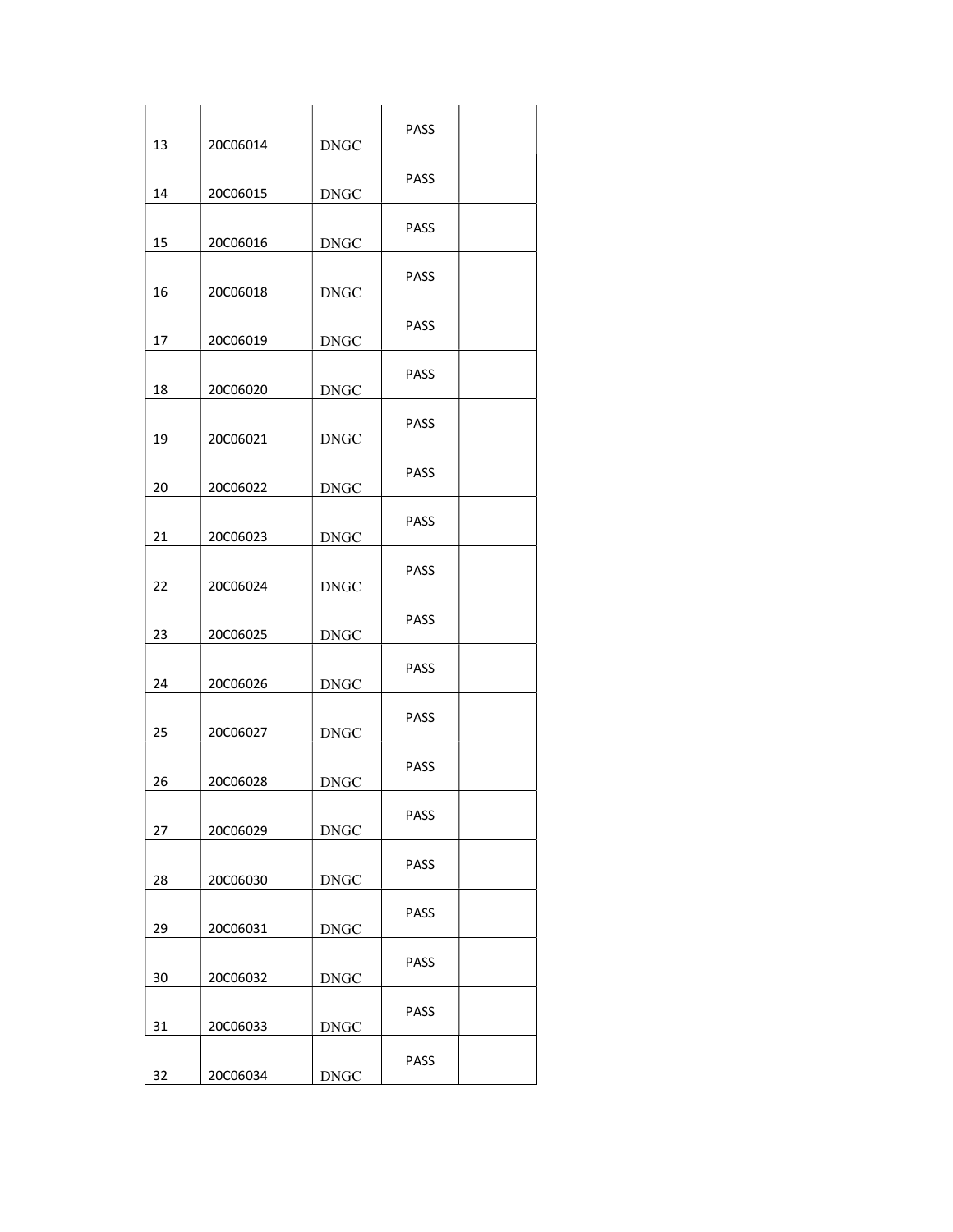| 33 | 20C06035 | <b>DNGC</b> | <b>PASS</b> |  |
|----|----------|-------------|-------------|--|
| 34 | 20C06036 | <b>DNGC</b> | <b>PASS</b> |  |
| 35 | 20C06037 | <b>DNGC</b> | <b>PASS</b> |  |
| 36 | 20C06038 | <b>DNGC</b> | <b>PASS</b> |  |
| 37 | 20C06039 | <b>DNGC</b> | <b>PASS</b> |  |
| 38 | 20C06040 | <b>DNGC</b> | <b>PASS</b> |  |
| 39 | 20C06041 | <b>DNGC</b> | <b>PASS</b> |  |
| 40 | 20C06042 | <b>DNGC</b> | <b>PASS</b> |  |
| 41 | 20C06043 | <b>DNGC</b> | <b>PASS</b> |  |
| 42 | 20C06044 | <b>DNGC</b> | <b>PASS</b> |  |
| 44 | 20C06046 | <b>DNGC</b> | <b>PASS</b> |  |
| 45 | 20C06047 | <b>DNGC</b> | <b>PASS</b> |  |
| 46 | 20C06048 | <b>DNGC</b> | <b>PASS</b> |  |
| 47 | 20C06049 | <b>DNGC</b> | PASS        |  |
| 48 | 20C06050 | <b>DNGC</b> | <b>PASS</b> |  |
| 49 | 20C06051 | <b>DNGC</b> | <b>PASS</b> |  |
| 50 | 20C06052 | <b>DNGC</b> | <b>PASS</b> |  |
| 51 | 20C06054 | <b>DNGC</b> | <b>PASS</b> |  |
| 52 | 20C06057 | <b>DNGC</b> | <b>PASS</b> |  |
| 53 | 20C06058 | <b>DNGC</b> | PASS        |  |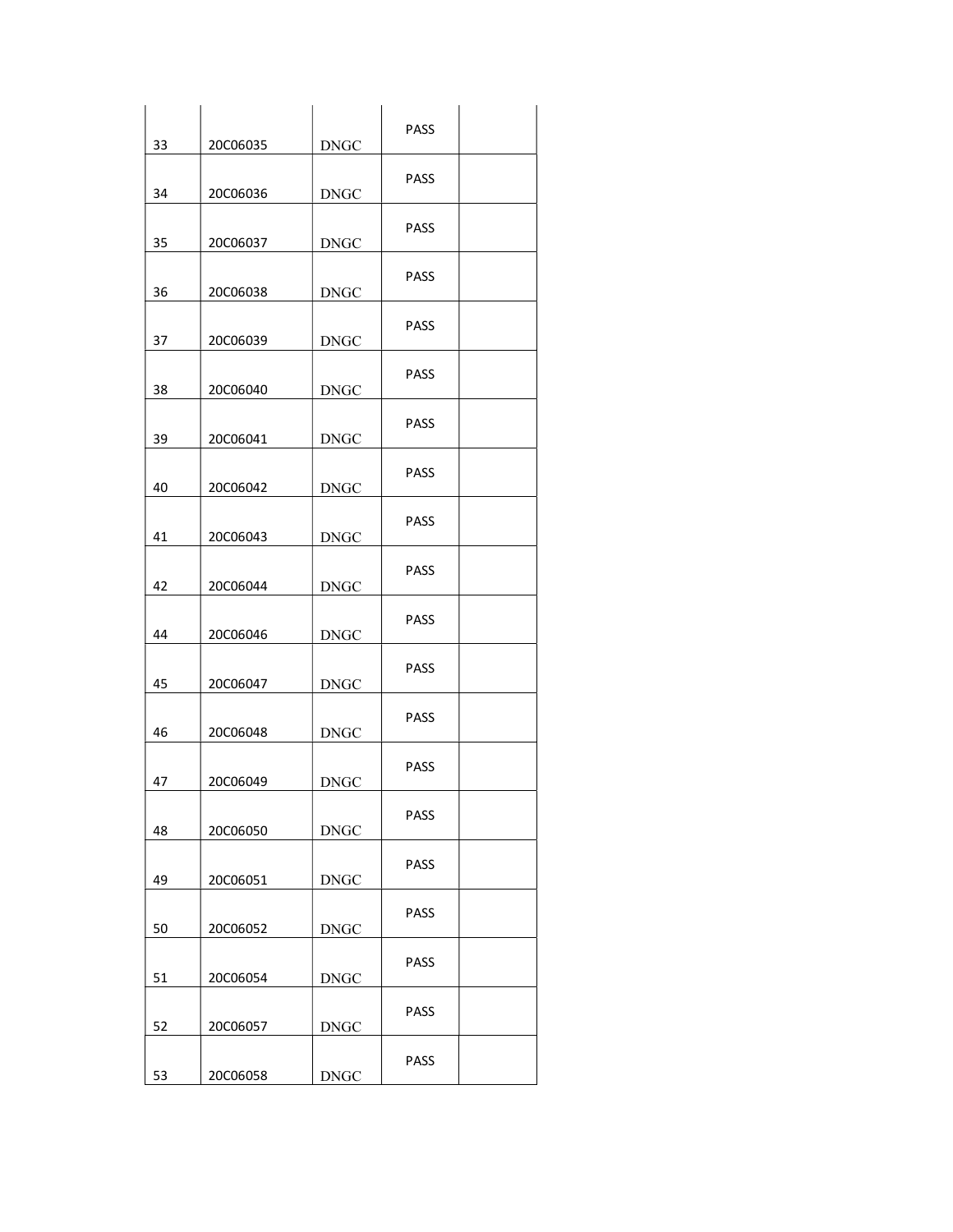| 54     | 20C06060 | <b>DNGC</b>           | PASS        |  |
|--------|----------|-----------------------|-------------|--|
|        |          |                       | PASS        |  |
| 55     | 20C06061 | <b>DNGC</b>           |             |  |
| 56     | 20C06062 | <b>DNGC</b>           | PASS        |  |
| 57     | 20C06063 | <b>DNGC</b>           | PASS        |  |
| 58     | 20C06064 | <b>DNGC</b>           | <b>PASS</b> |  |
| 59     | 20C06065 | <b>DNGC</b>           | <b>PASS</b> |  |
| 60     | 20C06067 | <b>DNGC</b>           | <b>PASS</b> |  |
| 61     | 20C06069 | <b>DNGC</b>           | PASS        |  |
| 62     | 20C06070 | <b>DNGC</b>           | <b>PASS</b> |  |
| 63     | 20C06071 | <b>DNGC</b>           | <b>PASS</b> |  |
| 64     | 20C06072 | <b>DNGC</b>           | <b>PASS</b> |  |
| 65     | 20C06073 | <b>DNGC</b>           | PASS        |  |
| 66     | 20C06074 | <b>DNGC</b>           | PASS        |  |
| 67     | 20C06075 | <b>DNGC</b>           | <b>FAIL</b> |  |
| 68     | 20C06076 | $\operatorname{DNGC}$ | PASS        |  |
| 69     | 20C06078 | <b>DNGC</b>           | PASS        |  |
| 70     | 20C06079 | $\operatorname{DNGC}$ | PASS        |  |
| $71\,$ | 20C06080 | <b>DNGC</b>           | PASS        |  |
| 72     | 20C06081 | $\operatorname{DNGC}$ | PASS        |  |
| 73     | 20C06082 | $\operatorname{DNGC}$ | PASS        |  |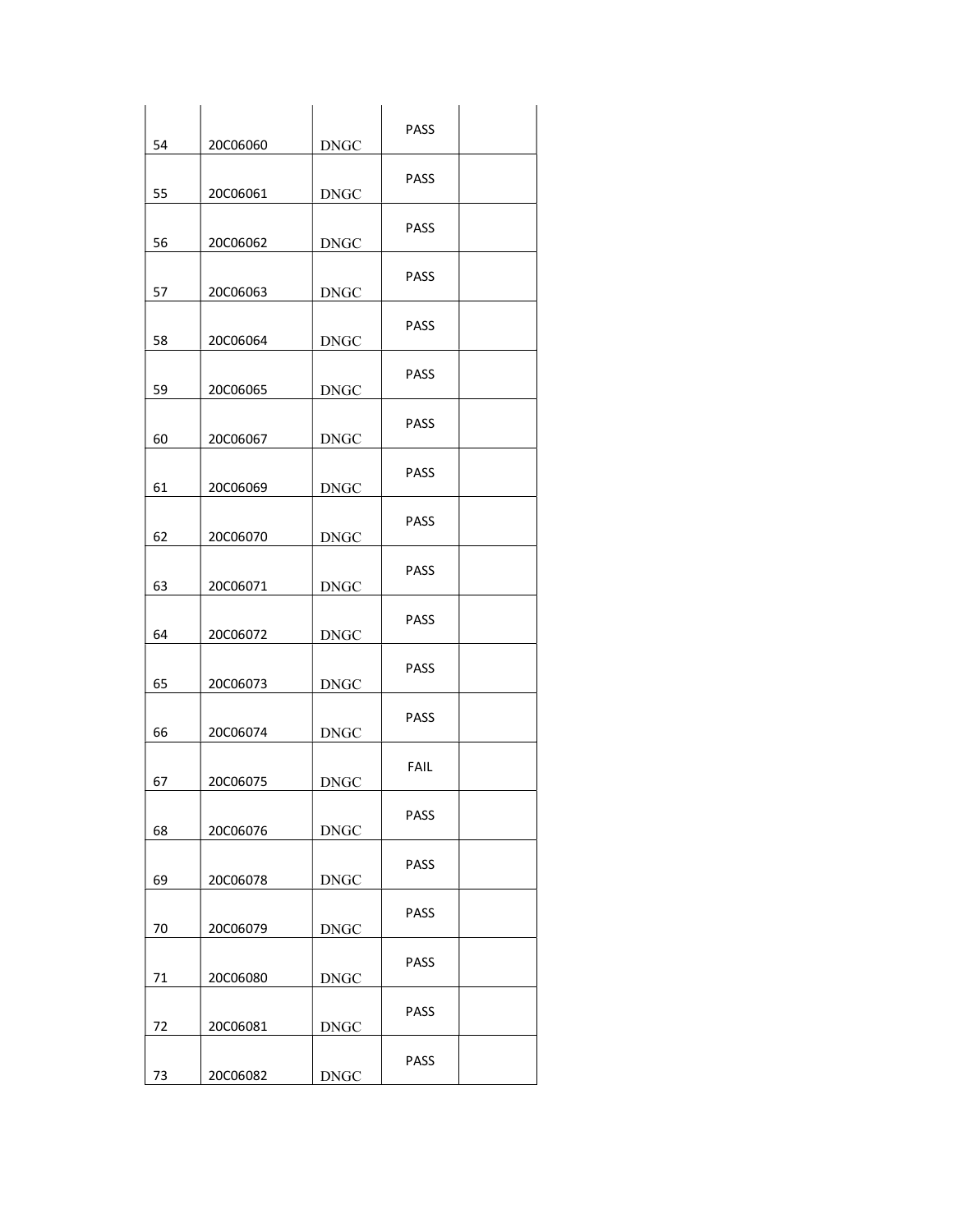| 74 | 20C06084 | <b>DNGC</b>           | PASS        |  |
|----|----------|-----------------------|-------------|--|
| 75 | 20C06085 | <b>DNGC</b>           | <b>PASS</b> |  |
| 76 | 20C06086 | <b>DNGC</b>           | <b>PASS</b> |  |
| 77 | 20C06087 | <b>DNGC</b>           | <b>PASS</b> |  |
| 78 | 20C06088 | <b>DNGC</b>           | <b>PASS</b> |  |
| 79 | 20C06089 | <b>DNGC</b>           | <b>PASS</b> |  |
| 80 | 20C06090 | <b>DNGC</b>           | <b>PASS</b> |  |
| 81 | 20C06091 | <b>DNGC</b>           | <b>PASS</b> |  |
| 82 | 20C06093 | <b>DNGC</b>           | <b>PASS</b> |  |
| 83 | 20C06095 | <b>DNGC</b>           | <b>PASS</b> |  |
| 84 | 20C06096 | <b>DNGC</b>           | PASS        |  |
| 85 | 20C06097 | <b>DNGC</b>           | <b>PASS</b> |  |
| 86 | 20C06098 | <b>DNGC</b>           | <b>PASS</b> |  |
| 87 | 20C06099 | <b>DNGC</b>           | <b>PASS</b> |  |
| 88 | 20C06100 | $\operatorname{DNGC}$ | PASS        |  |
| 89 | 20C06101 | <b>DNGC</b>           | <b>PWBP</b> |  |
| 90 | 20C06102 | $\operatorname{DNGC}$ | PASS        |  |
| 91 | 20C06103 | <b>DNGC</b>           | PASS        |  |
| 92 | 20C06104 | $\operatorname{DNGC}$ | PASS        |  |
| 93 | 20C06105 | <b>DNGC</b>           | PASS        |  |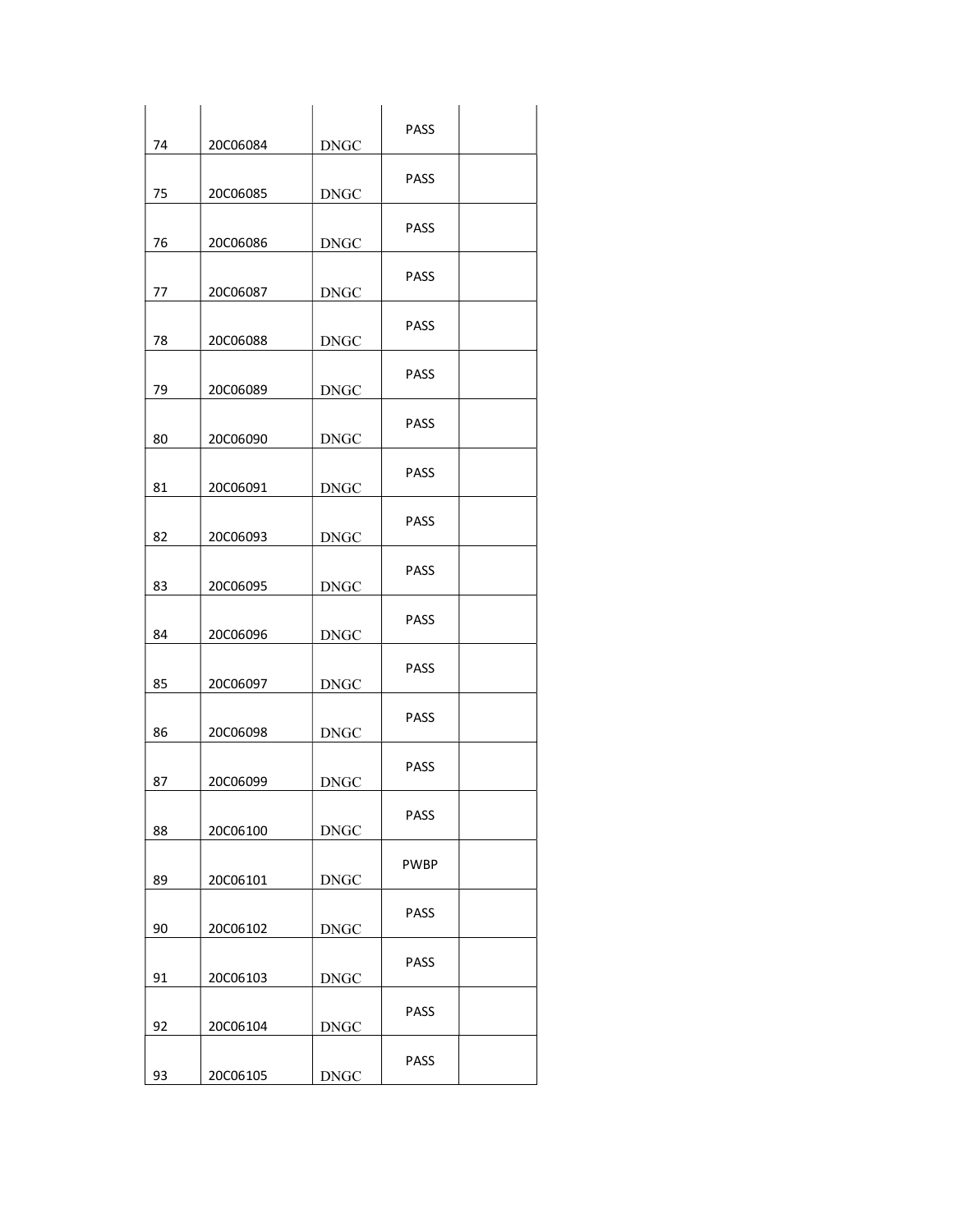| 94  | 20C06106 | <b>DNGC</b>           | PASS        |  |
|-----|----------|-----------------------|-------------|--|
| 95  | 20C06107 | <b>DNGC</b>           | PASS        |  |
| 96  | 20C06108 | <b>DNGC</b>           | PASS        |  |
| 97  | 20C06109 | <b>DNGC</b>           | PASS        |  |
| 98  | 20C06110 | <b>DNGC</b>           | <b>PASS</b> |  |
| 99  | 20C06111 | <b>DNGC</b>           | <b>PASS</b> |  |
| 100 | 20C06112 | <b>DNGC</b>           | <b>PASS</b> |  |
| 101 | 20C06113 | <b>DNGC</b>           | PASS        |  |
| 102 | 20C06114 | <b>DNGC</b>           | <b>PASS</b> |  |
| 103 | 20C06115 | <b>DNGC</b>           | <b>PASS</b> |  |
| 104 | 20C06116 | <b>DNGC</b>           | <b>PASS</b> |  |
| 105 | 20C06117 | <b>DNGC</b>           | PASS        |  |
| 106 | 20C06118 | <b>DNGC</b>           | <b>PASS</b> |  |
| 107 | 20C06119 | $\operatorname{DNGC}$ | <b>PASS</b> |  |
| 108 | 20C06120 | $\operatorname{DNGC}$ | PASS        |  |
| 109 | 20C06121 | $\operatorname{DNGC}$ | PASS        |  |
| 110 | 20C06122 | $\operatorname{DNGC}$ | PASS        |  |
| 111 | 20C06123 | <b>DNGC</b>           | PASS        |  |
| 112 | 20C06125 | $\operatorname{DNGC}$ | PASS        |  |
| 113 | 20C06126 | $\operatorname{DNGC}$ | PASS        |  |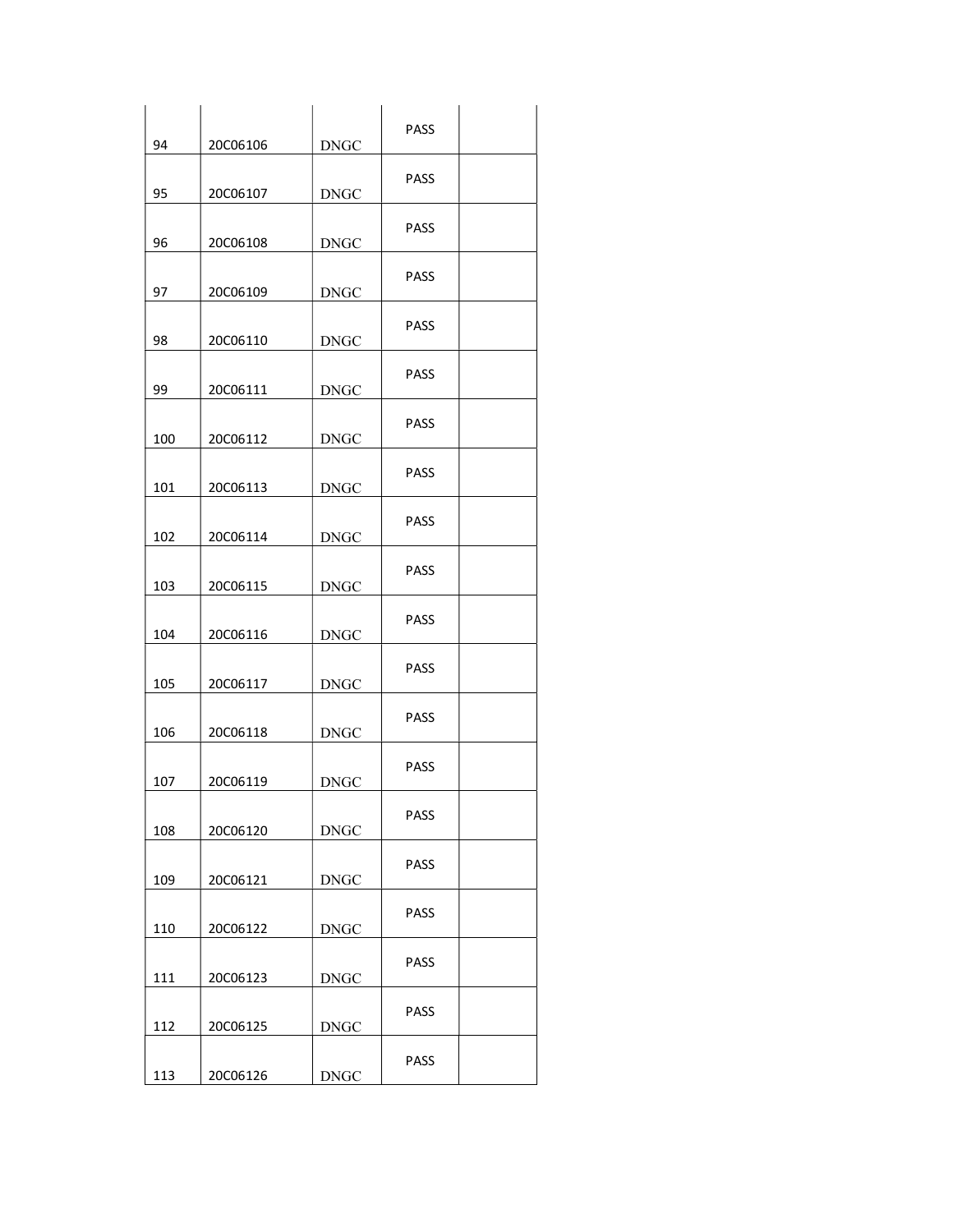| 114 | 20C06128 | <b>DNGC</b>           | PASS        |  |
|-----|----------|-----------------------|-------------|--|
| 115 | 20C06129 | <b>DNGC</b>           | PASS        |  |
| 116 | 20C06130 | <b>DNGC</b>           | PASS        |  |
| 117 | 20C06131 | <b>DNGC</b>           | PASS        |  |
| 118 | 20C06132 | <b>DNGC</b>           | <b>PASS</b> |  |
| 119 | 20C06133 | <b>DNGC</b>           | <b>PASS</b> |  |
| 120 | 20C06134 | <b>DNGC</b>           | <b>PASS</b> |  |
| 121 | 20C06135 | <b>DNGC</b>           | AB          |  |
| 122 | 20C06136 | <b>DNGC</b>           | <b>PASS</b> |  |
| 123 | 20C06137 | <b>DNGC</b>           | <b>PASS</b> |  |
| 124 | 20C06138 | <b>DNGC</b>           | <b>PASS</b> |  |
| 125 | 20C06139 | <b>DNGC</b>           | AB          |  |
| 126 | 20C06140 | <b>DNGC</b>           | <b>PASS</b> |  |
| 127 | 20C06141 | <b>DNGC</b>           | <b>PASS</b> |  |
| 128 | 20C06142 | $\operatorname{DNGC}$ | PASS        |  |
| 129 | 20C06143 | <b>DNGC</b>           | PASS        |  |
| 130 | 20C06144 | $\operatorname{DNGC}$ | PASS        |  |
| 131 | 20C06145 | <b>DNGC</b>           | PASS        |  |
| 132 | 20C06146 | $\operatorname{DNGC}$ | PASS        |  |
| 133 | 20C06147 | $\operatorname{DNGC}$ | PASS        |  |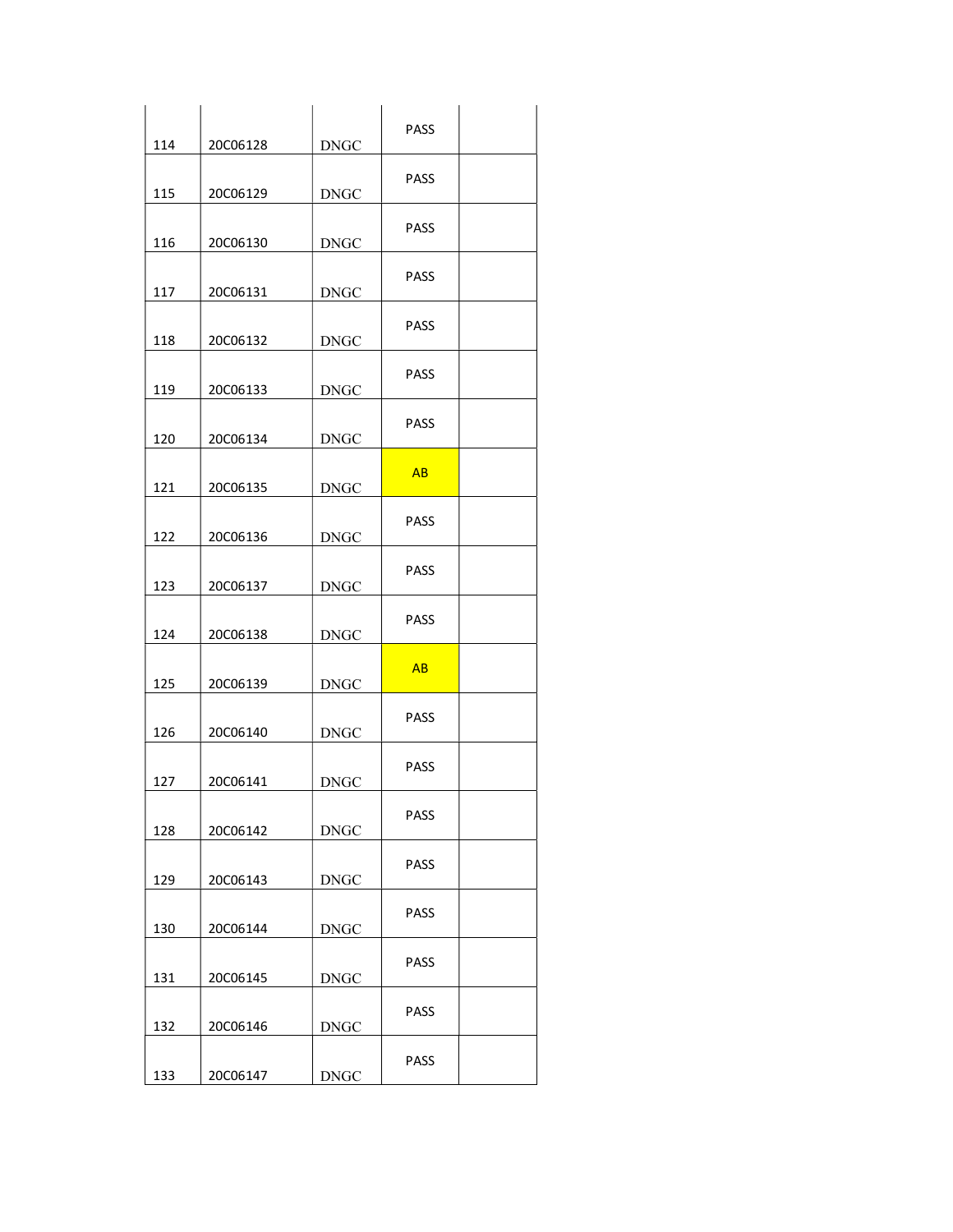| 134            | 20C06148 | <b>DNGC</b> | PASS        |  |
|----------------|----------|-------------|-------------|--|
| 135            | 20C06149 | <b>DNGC</b> | PASS        |  |
| 136            | 20C06150 | <b>DNGC</b> | PASS        |  |
| 137            | 20C06151 | <b>DNGC</b> | PASS        |  |
| 138            | 20C06152 | <b>DNGC</b> | <b>PASS</b> |  |
| 139            | 20C06153 | <b>DNGC</b> | <b>PASS</b> |  |
| 140            | 20C06155 | <b>DNGC</b> | <b>PASS</b> |  |
| 141            | 19C06009 | <b>DNGC</b> | PASS        |  |
| 142            | 19C06095 | <b>DNGC</b> | <b>PASS</b> |  |
| 143            | 19C06088 | <b>DNGC</b> | <b>PASS</b> |  |
| 144            | 19C06112 | <b>DNGC</b> | <b>PASS</b> |  |
| 145            | 19C06115 | <b>DNGC</b> | PASS        |  |
| 146            | 19C06145 | <b>DNGC</b> | <b>PASS</b> |  |
| $\mathbf{1}$   | 20C10001 | DBC         | <b>PASS</b> |  |
| $\overline{2}$ | 20C10002 | DBC         | PASS        |  |
| 3              | 20C10003 | DBC         | PASS        |  |
| 4              | 20C10004 | DBC         | PASS        |  |
| 5              | 20C10005 | DBC         | PASS        |  |
| 6              | 20C10006 | DBC         | PASS        |  |
| 7              | 20C10007 | DBC         | PASS        |  |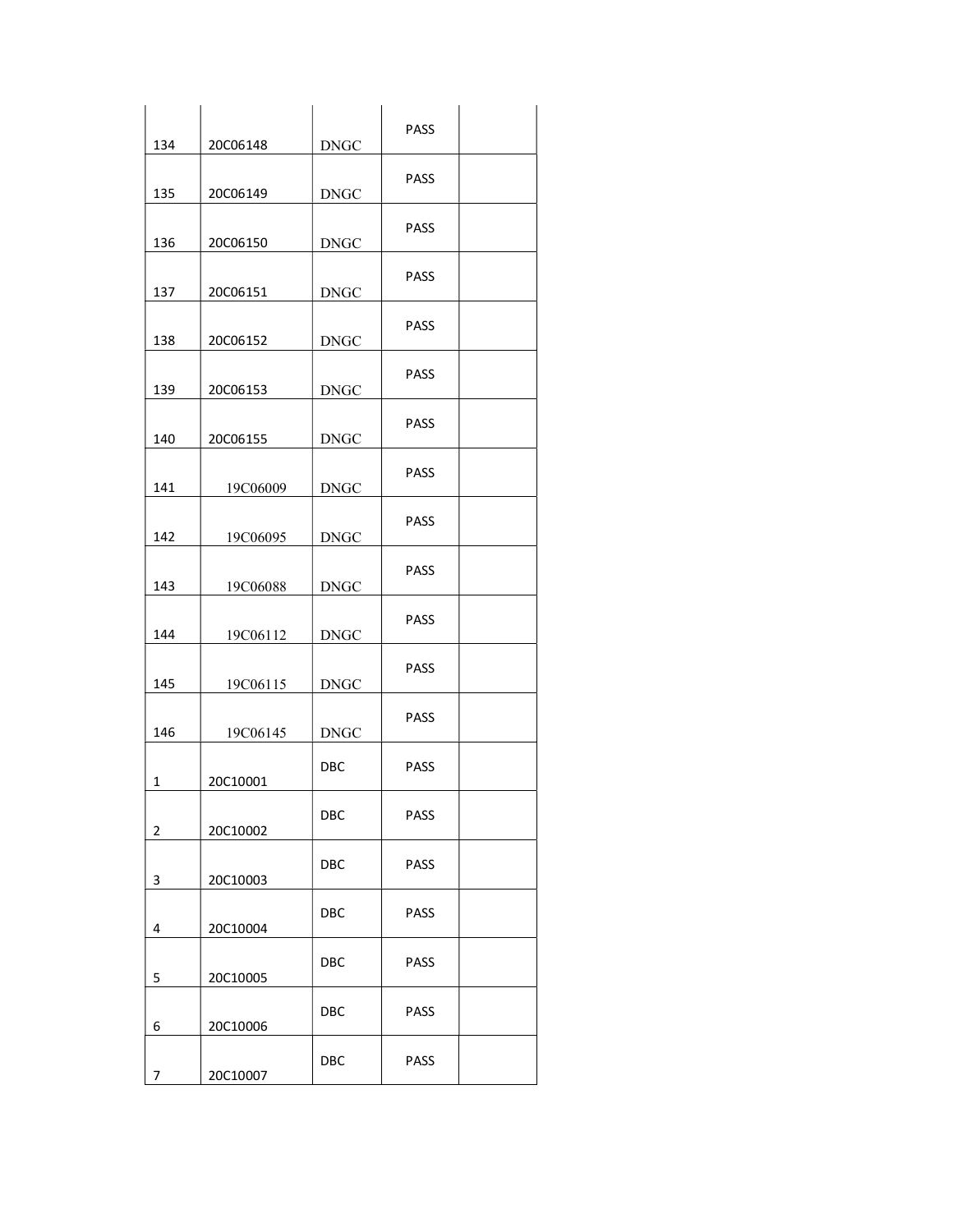| 8  | 20C10008 | DBC        | PASS        |  |
|----|----------|------------|-------------|--|
| 9  | 20C10009 | <b>DBC</b> | PASS        |  |
| 10 | 20C10010 | DBC        | PASS        |  |
| 11 | 20C10011 | DBC        | <b>PASS</b> |  |
| 12 | 20C10012 | <b>DBC</b> | <b>PASS</b> |  |
| 13 | 20C10013 | <b>DBC</b> | <b>PASS</b> |  |
| 14 | 20C10014 | DBC        | <b>PASS</b> |  |
| 15 | 20C10015 | <b>DBC</b> | <b>PASS</b> |  |
| 16 | 20C10016 | <b>DBC</b> | <b>PASS</b> |  |
| 17 | 20C10017 | <b>DBC</b> | <b>PASS</b> |  |
| 18 | 20C10018 | <b>DBC</b> | <b>PASS</b> |  |
| 19 | 20C10019 | <b>DBC</b> | <b>PASS</b> |  |
| 20 | 20C10020 | DBC        | <b>PASS</b> |  |
| 21 | 20C10021 | DBC        | <b>PASS</b> |  |
| 22 | 20C10022 | DBC        | PASS        |  |
| 23 | 20C10023 | DBC        | PASS        |  |
| 24 | 20C10024 | DBC        | PASS        |  |
| 25 | 20C10025 | DBC        | <b>PASS</b> |  |
| 26 | 20C10026 | <b>DBC</b> | PASS        |  |
| 27 | 20C10027 | DBC        | PASS        |  |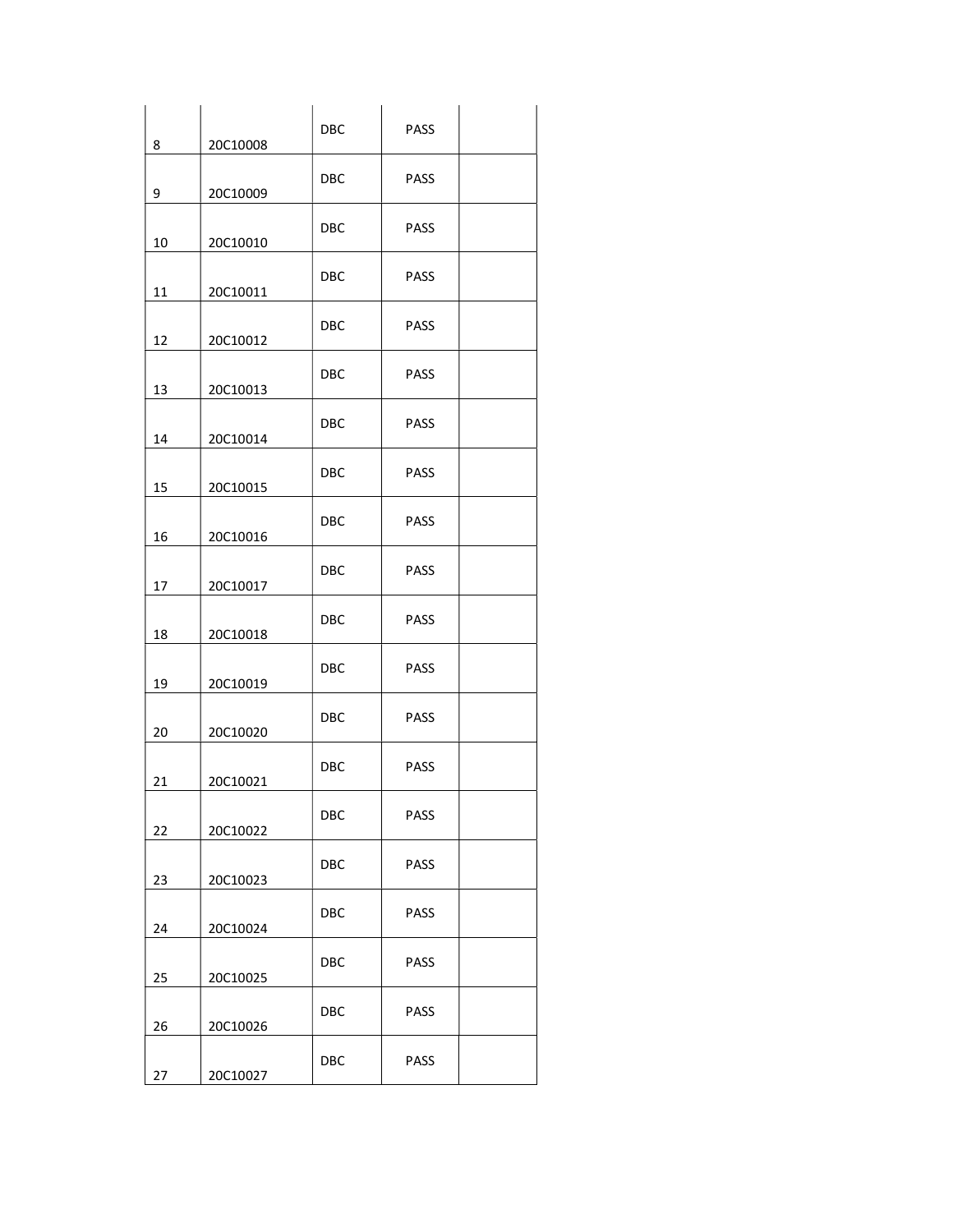| 28 | 20C10028 | DBC        | <b>PASS</b> |  |
|----|----------|------------|-------------|--|
| 29 | 20C10029 | DBC        | <b>PASS</b> |  |
| 30 | 20C10030 | DBC.       | <b>PASS</b> |  |
| 31 | 20C10031 | <b>DBC</b> | <b>PASS</b> |  |
| 32 | 20C10032 | <b>DBC</b> | <b>PASS</b> |  |
| 33 | 20C10033 | DBC        | PASS        |  |
| 34 | 20C10034 | DBC        | <b>PASS</b> |  |
| 35 | 20C10035 | <b>DBC</b> | <b>PASS</b> |  |
| 36 | 20C10037 | DBC        | <b>PASS</b> |  |
| 37 | 20C10038 | DBC        | <b>PASS</b> |  |
| 38 | 20C10039 | DBC        | <b>PASS</b> |  |
| 39 | 20C10040 | DBC        | <b>PASS</b> |  |
| 40 | 20C10041 | DBC        | <b>PASS</b> |  |
| 41 | 20C10042 | DBC        | <b>PASS</b> |  |
| 42 | 20C10043 | <b>DBC</b> | <b>PASS</b> |  |
| 43 | 20C10044 | DBC        | <b>PASS</b> |  |
| 44 | 20C10045 | DBC        | <b>PASS</b> |  |
| 45 | 20C10046 | <b>DBC</b> | <b>PASS</b> |  |
| 46 | 20C10047 | <b>DBC</b> | <b>PASS</b> |  |
| 47 | 20C10048 | DBC        | PASS        |  |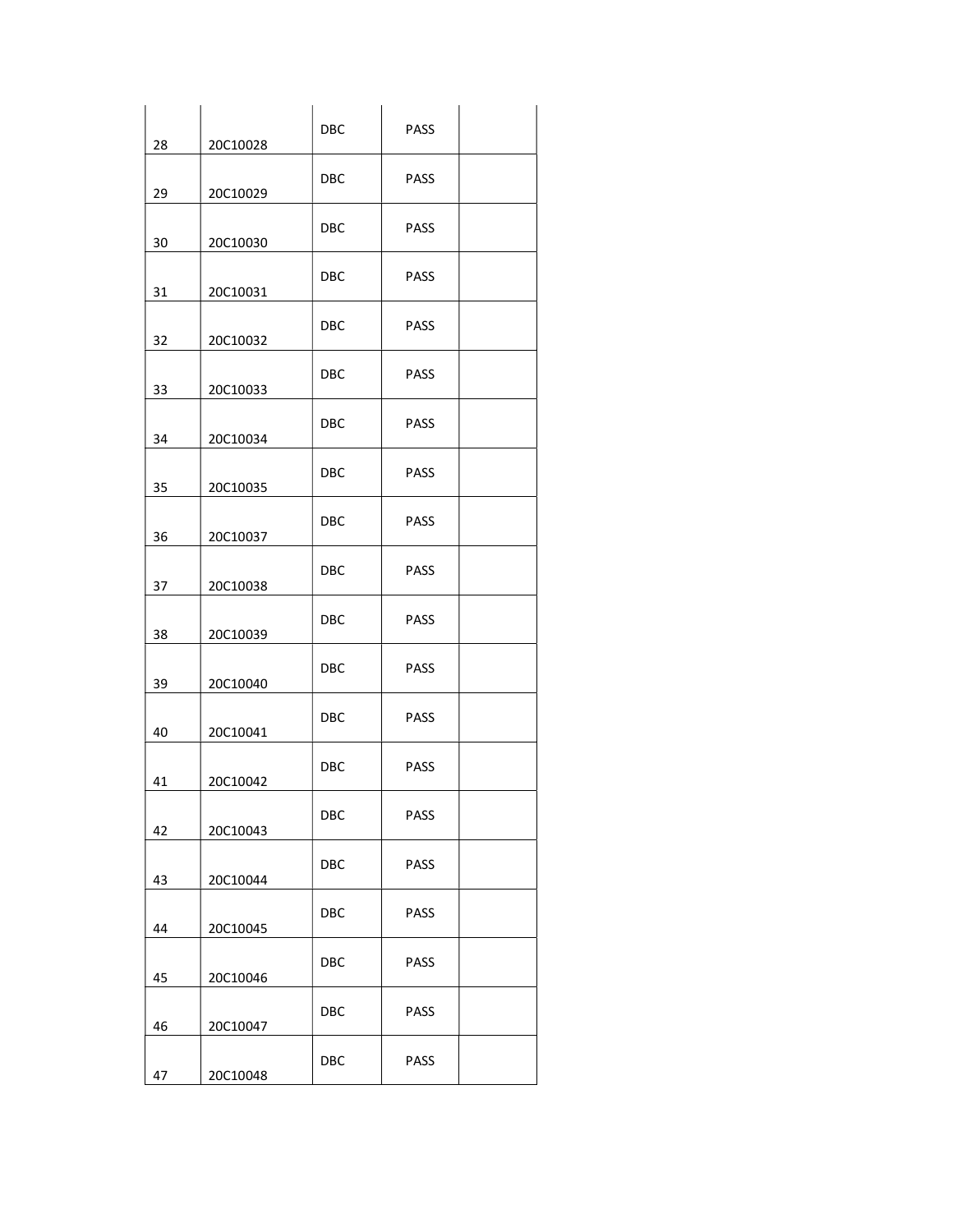| 48 | 20C10049 | DBC        | PASS        |  |
|----|----------|------------|-------------|--|
| 49 | 20C10050 | <b>DBC</b> | PASS        |  |
| 50 | 20C10051 | DBC        | PASS        |  |
| 51 | 20C10052 | DBC        | <b>PASS</b> |  |
| 52 | 20C10053 | <b>DBC</b> | <b>PASS</b> |  |
| 53 | 20C10054 | <b>DBC</b> | <b>PASS</b> |  |
| 54 | 20C10055 | DBC        | <b>PASS</b> |  |
| 55 | 20C10056 | <b>DBC</b> | <b>PASS</b> |  |
| 56 | 20C10057 | <b>DBC</b> | <b>PASS</b> |  |
| 57 | 20C10058 | <b>DBC</b> | <b>PASS</b> |  |
| 58 | 18C10060 | <b>DBC</b> | <b>PASS</b> |  |
| 1  | 20C18002 | MLBC       | <b>PASS</b> |  |
| 1  | 20C23001 | SCC        | <b>PASS</b> |  |
| 2  | 20C23002 | <b>SCC</b> | <b>PASS</b> |  |
| 3  | 20C23003 | SCC        | <b>PASS</b> |  |
| 4  | 20C23004 | SCC        | <b>PASS</b> |  |
| 5  | 20C23005 | SCC        | <b>PASS</b> |  |
| 6  | 20C23006 | SCC        | <b>PASS</b> |  |
| 7  | 20C23007 | SCC        | <b>PASS</b> |  |
| 8  | 20C23008 | SCC        | <b>PASS</b> |  |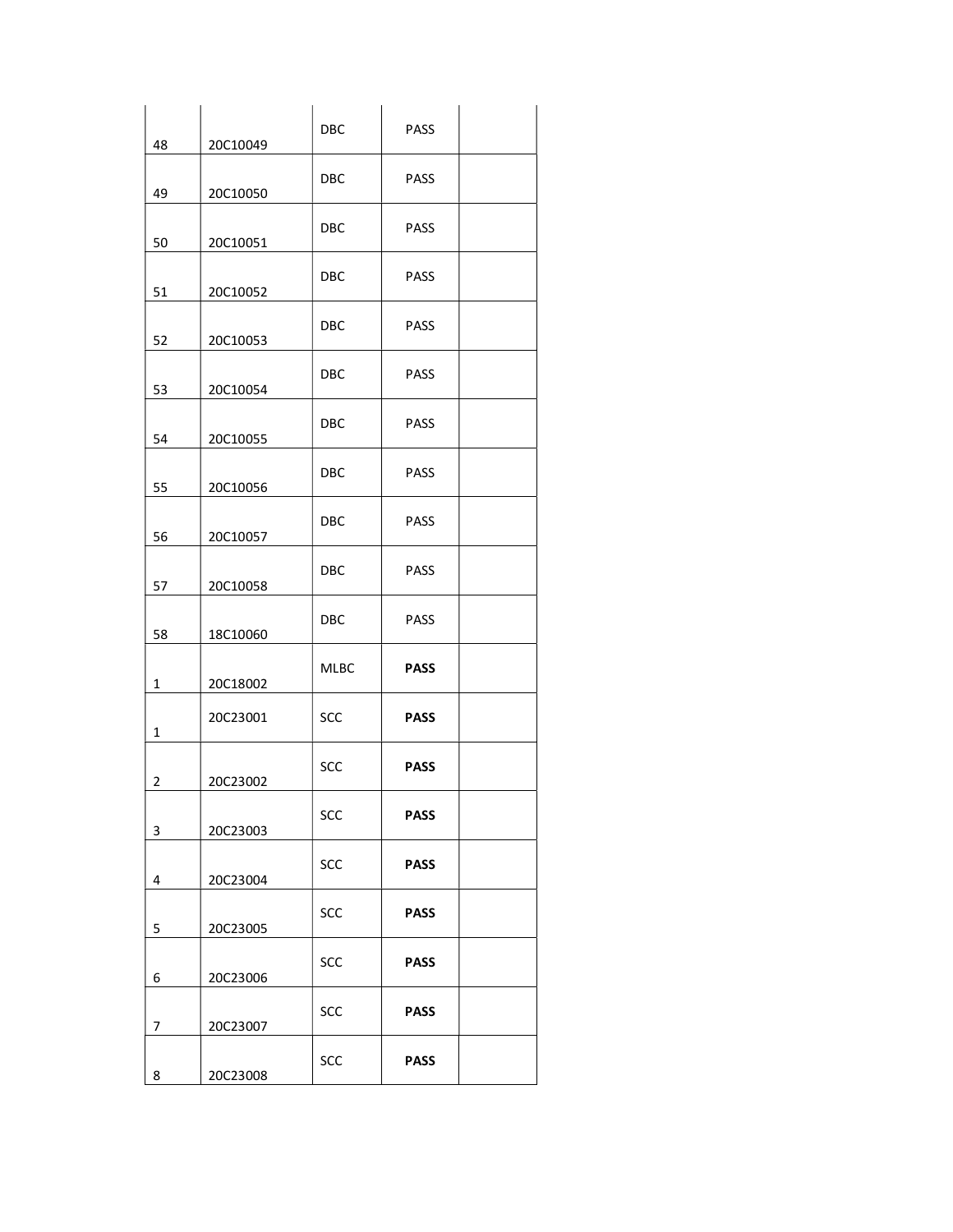| 9              | 20C23009 | SCC         | <b>PASS</b> |  |
|----------------|----------|-------------|-------------|--|
| 10             | 20C23010 | SCC         | <b>PASS</b> |  |
|                |          | SCC         | <b>PASS</b> |  |
| 11             | 20C23011 | SCC         | <b>PASS</b> |  |
| 12             | 20C23012 |             |             |  |
| 13             | 20C23013 | <b>SCC</b>  | <b>PASS</b> |  |
| 14             | 20C23014 | SCC         | <b>PASS</b> |  |
| 15             | 20C23015 | <b>SCC</b>  | <b>PASS</b> |  |
| 16             | 20C23016 | SCC         | <b>PASS</b> |  |
| 17             | 20C23017 | <b>SCC</b>  | <b>PASS</b> |  |
| 18             | 20C23018 | SCC         | <b>PASS</b> |  |
| 19             | 20C23019 | SCC         | <b>PASS</b> |  |
| 20             | 20C23020 | SCC         | <b>PASS</b> |  |
|                |          |             | <b>PASS</b> |  |
| $\mathbf{1}$   | 20C16001 | <b>DPGC</b> |             |  |
| 3              | 20C16003 | <b>DPGC</b> | AB          |  |
| 4              | 20C16004 | <b>DPGC</b> | <b>PASS</b> |  |
| 5              | 20C16005 | <b>DPGC</b> | <b>PASS</b> |  |
| $\overline{7}$ | 20C16007 | <b>DPGC</b> | <b>PASS</b> |  |
|                |          |             | <b>AB</b>   |  |
| 8              | 20C16008 | <b>DPGC</b> | <b>PASS</b> |  |
| 9              | 20C16009 | <b>DPGC</b> |             |  |
| 10             | 20C16010 | <b>DPGC</b> | <b>PASS</b> |  |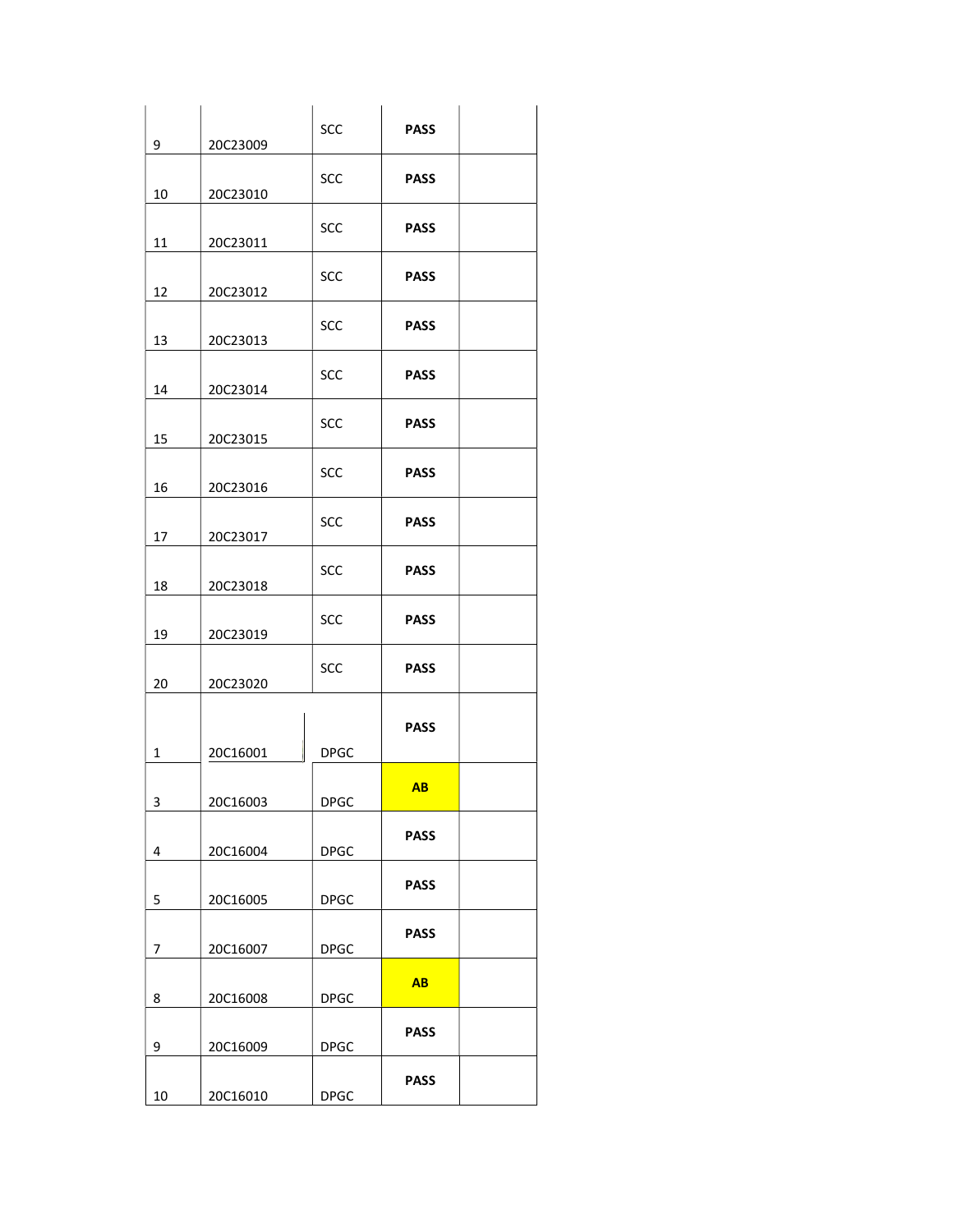| 11             | 20C16011 | <b>DPGC</b> | <b>PASS</b> |  |
|----------------|----------|-------------|-------------|--|
|                |          |             |             |  |
| 12             | 20C16012 | <b>DPGC</b> | <b>AB</b>   |  |
| 13             | 20C16013 | <b>DPGC</b> | <b>PASS</b> |  |
|                |          |             |             |  |
| 1              | 20C14101 | IGGC        | <b>PASS</b> |  |
| $\overline{2}$ | 20C14102 | <b>IGGC</b> | <b>PASS</b> |  |
| 3              | 20C14103 | <b>IGGC</b> | <b>PASS</b> |  |
| 4              | 20C14104 | IGGC        | <b>PASS</b> |  |
| 5              | 20C14105 | <b>IGGC</b> | <b>PASS</b> |  |
| 6              | 20C14106 | <b>IGGC</b> | <b>PASS</b> |  |
| 7              | 20C14107 | IGGC        | <b>PASS</b> |  |
| 8              | 20C14108 | <b>IGGC</b> | <b>PASS</b> |  |
| 10             | 20C14110 | <b>IGGC</b> | <b>PASS</b> |  |
| 11             | 20C14111 | <b>IGGC</b> | <b>PASS</b> |  |
| 12             | 20C14112 | <b>IGGC</b> | <b>PASS</b> |  |
| 13             | 20C14113 | <b>IGGC</b> | <b>PASS</b> |  |
| 14             | 20C14114 | <b>IGGC</b> | <b>PASS</b> |  |
| 15             | 20C14115 | <b>IGGC</b> | <b>PASS</b> |  |
| 16             | 20C14116 | <b>IGGC</b> | <b>PASS</b> |  |
| 17             | 20C14117 | <b>IGGC</b> | <b>PASS</b> |  |
| 18             | 20C14118 | <b>IGGC</b> | <b>PASS</b> |  |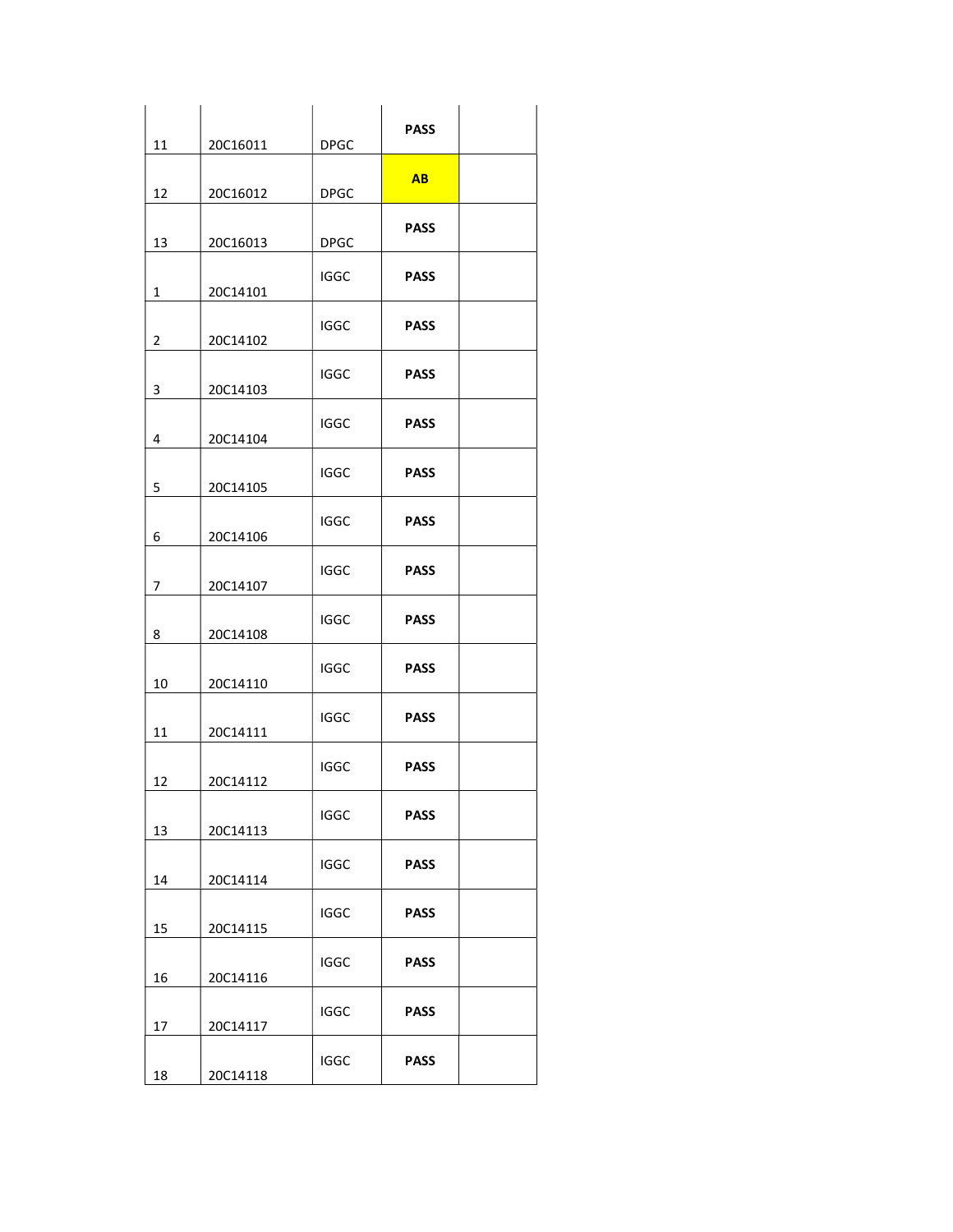|    |          | <b>IGGC</b> | <b>PASS</b> |  |
|----|----------|-------------|-------------|--|
| 19 | 20C14119 | IGGC        | <b>PASS</b> |  |
| 20 | 20C14120 |             |             |  |
| 21 | 20C14121 | IGGC        | <b>PASS</b> |  |
|    |          | <b>IGGC</b> | <b>PASS</b> |  |
| 22 | 20C14122 |             |             |  |
| 23 | 20C14123 | IGGC        | AB          |  |
| 24 | 20C14124 | <b>IGGC</b> | <b>PASS</b> |  |
| 25 | 20C14125 | <b>IGGC</b> | <b>PASS</b> |  |
| 26 | 20C14126 | IGGC        | <b>PASS</b> |  |
| 27 | 20C14127 | <b>IGGC</b> | <b>PASS</b> |  |
| 28 | 20C14128 | <b>IGGC</b> | <b>PASS</b> |  |
| 29 | 20C14129 | <b>IGGC</b> | <b>PASS</b> |  |
| 30 | 20C14130 | <b>IGGC</b> | <b>PASS</b> |  |
| 31 | 20C14131 | IGGC        | <b>PASS</b> |  |
| 32 | 20C14132 | <b>IGGC</b> | <b>PASS</b> |  |
|    |          | <b>IGGC</b> | <b>PASS</b> |  |
| 33 | 20C14133 | <b>IGGC</b> | <b>PASS</b> |  |
| 34 | 20C14134 |             |             |  |
| 35 | 20C14135 | <b>IGGC</b> | <b>PASS</b> |  |
| 36 | 20C14136 | <b>IGGC</b> | <b>PASS</b> |  |
| 38 | 20C14138 | <b>IGGC</b> | <b>PASS</b> |  |
| 39 | 20C14139 | <b>IGGC</b> | <b>PASS</b> |  |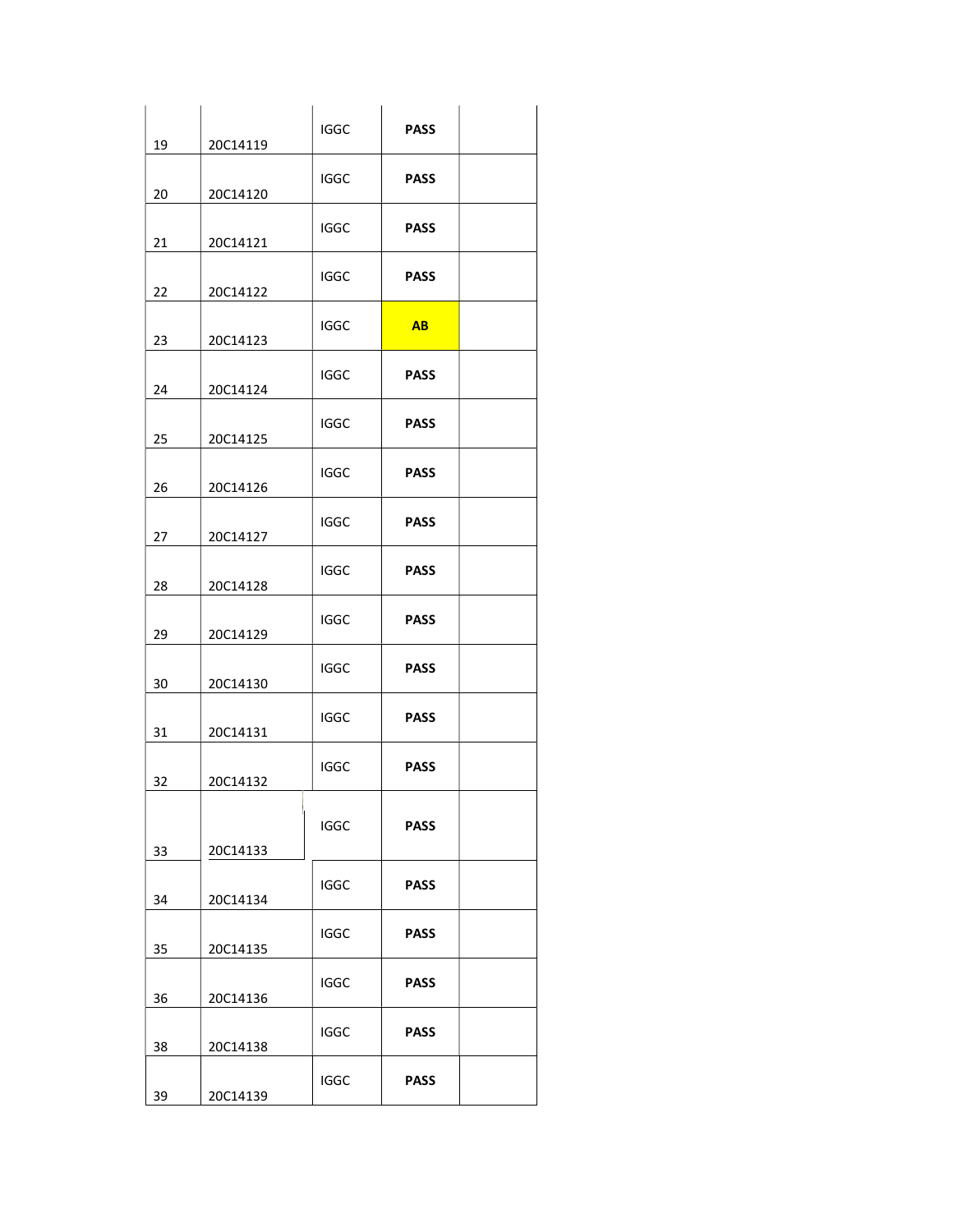| 40 | 20C14140 | <b>IGGC</b> | <b>PASS</b>    |  |
|----|----------|-------------|----------------|--|
| 41 | 20C14141 | IGGC        | <b>PASS</b>    |  |
| 42 | 20C14142 | IGGC        | <b>PASS</b>    |  |
| 43 | 20C14143 | IGGC        | <b>PASS</b>    |  |
| 44 | 20C14144 | <b>IGGC</b> | AB             |  |
| 45 | 20C14145 | <b>IGGC</b> | <b>PASS</b>    |  |
| 46 | 20C14146 | IGGC        | <b>PASS</b>    |  |
| 47 | 20C14147 | <b>IGGC</b> | <b>PASS</b>    |  |
| 48 | 20C14148 | <b>IGGC</b> | A <sub>B</sub> |  |
| 49 | 20C14149 | IGGC        | <b>PASS</b>    |  |
| 50 | 20C14150 | <b>IGGC</b> | <b>PASS</b>    |  |
| 51 | 20C14151 | <b>IGGC</b> | <b>PASS</b>    |  |
| 52 | 20C14152 | <b>IGGC</b> | <b>PASS</b>    |  |
| 53 | 20C14153 | <b>IGGC</b> | <b>PASS</b>    |  |
| 54 | 20C14154 | <b>IGGC</b> | <b>PASS</b>    |  |
| 63 | 20C00066 | <b>IGGC</b> | <b>PASS</b>    |  |
| 55 | 18C14171 | <b>IGGC</b> | <b>PASS</b>    |  |
| 1  | 20C21001 | <b>VUBC</b> | <b>PASS</b>    |  |
| 2  | 20C21002 | <b>VUBC</b> | <b>PASS</b>    |  |
| 3  | 20C21003 | <b>VUBC</b> | <b>PASS</b>    |  |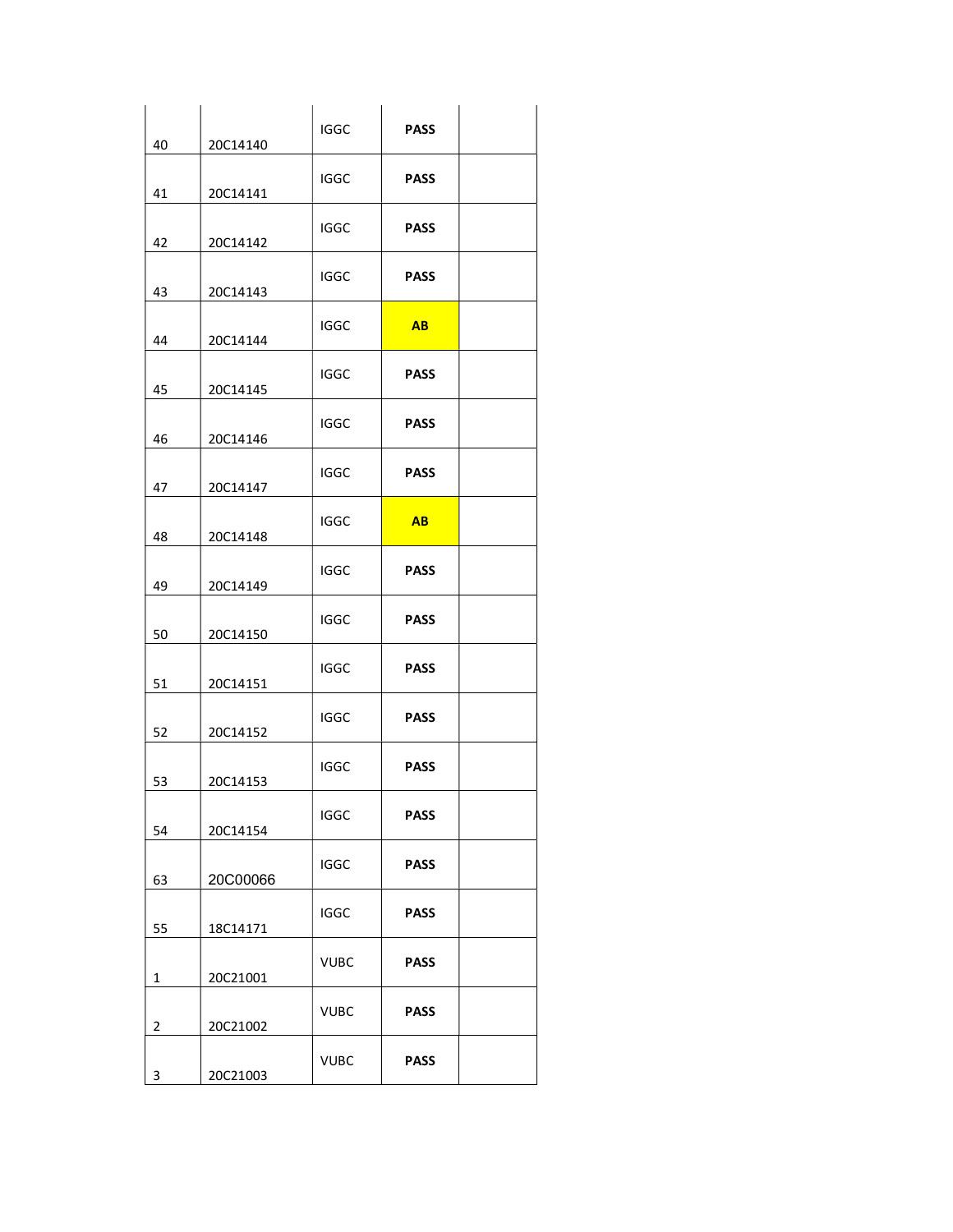| 4              | 20C21004 | <b>VUBC</b> | <b>PASS</b> |  |
|----------------|----------|-------------|-------------|--|
| 6              | 20C21006 | <b>VUBC</b> | <b>PASS</b> |  |
| 7              | 20C21007 | <b>VUBC</b> | <b>PASS</b> |  |
| 8              | 20C21008 | <b>VUBC</b> | <b>PASS</b> |  |
| 9              | 20C21009 | VUBC        | <b>PASS</b> |  |
| 1              | 20C19001 | <b>GCB</b>  | AB          |  |
| 2              | 20C19002 | <b>GCB</b>  | <b>PASS</b> |  |
| 3              | 20C19003 | <b>GCB</b>  | <b>PASS</b> |  |
| 4              | 20C19004 | <b>GCB</b>  | <b>PASS</b> |  |
| 6              | 20C19006 | <b>GCB</b>  | <b>PASS</b> |  |
| 7              | 20C19007 | <b>GCB</b>  | <b>PASS</b> |  |
| 8              | 20C19008 | GCB         | <b>PWBP</b> |  |
| 9              | 20C19009 | <b>GCB</b>  | <b>PASS</b> |  |
| 10             | 20C19010 | <b>GCB</b>  | <b>PASS</b> |  |
| 11             | 20C19011 | GCB         | <b>PASS</b> |  |
| 12             | 20C19012 | <b>GCB</b>  | <b>PASS</b> |  |
| 13             | 20C19013 | GCB         | <b>PASS</b> |  |
| 1              | 20C26001 | <b>WRGC</b> | <b>PASS</b> |  |
| $\overline{2}$ | 20C26002 | WRGC        | <b>PASS</b> |  |
| 3              | 20C26003 | WRGC        | <b>PASS</b> |  |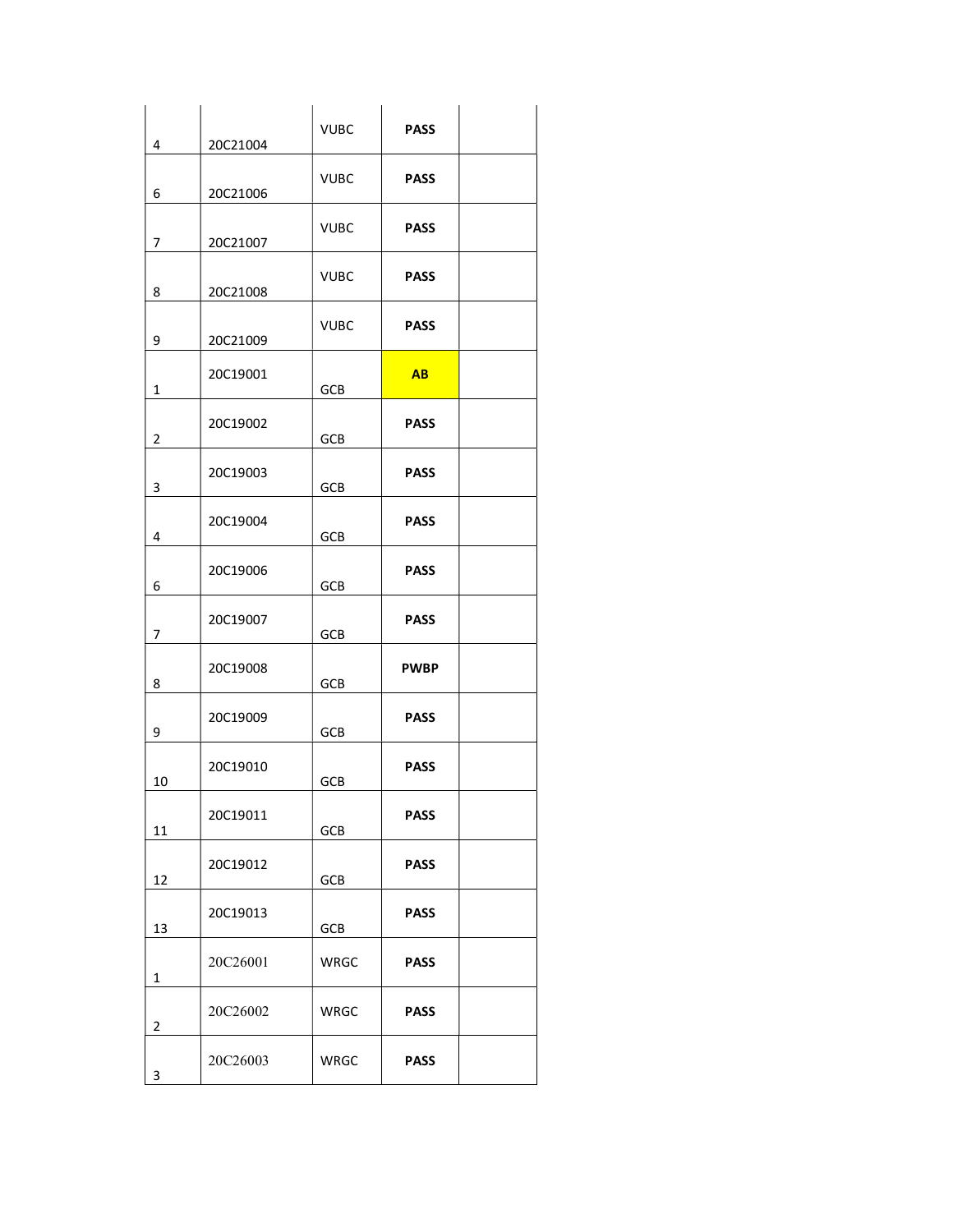| 4              | 20C26004 | <b>WRGC</b> | <b>PASS</b> |  |
|----------------|----------|-------------|-------------|--|
| 5              | 20C26005 | <b>WRGC</b> | <b>PASS</b> |  |
| 6              | 20C26006 | <b>WRGC</b> | <b>PASS</b> |  |
| $\overline{7}$ | 20C26007 | <b>WRGC</b> | <b>PASS</b> |  |
| 8              | 20C26008 | <b>WRGC</b> | <b>PASS</b> |  |
| 9              | 20C26009 | <b>WRGC</b> | <b>PASS</b> |  |
| 10             | 20C26010 | <b>WRGC</b> | <b>PASS</b> |  |
| 11             | 20C26011 | <b>WRGC</b> | <b>PASS</b> |  |
| 12             | 20C26012 | <b>WRGC</b> | <b>PASS</b> |  |

# ( Dr. Bijay Raji) Controller of Examinations

No.Exam-3044/UG/2015 ( VoI-II ) Dated Rono Hills the 11 th January'2022

Copy to :-

- 1. The Secretary to Hon'ble Governor of Arunachal Pradesh and Chief Rector,Rajiv Gandhi University, Itanagar for information.
- 2. The Director (Higher Education), MHRD, govt. of India, New Delhi for information.
- 3. The Secretary, University Grant Commission, Bahadur Shah Zafer Marg, New Delhi-110002 for information .
- 4. PS to Vice-Chancellor,Rajiv Gandhi University for favour of information to Vice-Chancellor.
- 5. The All Deans, Rajiv Gandhi University for information.